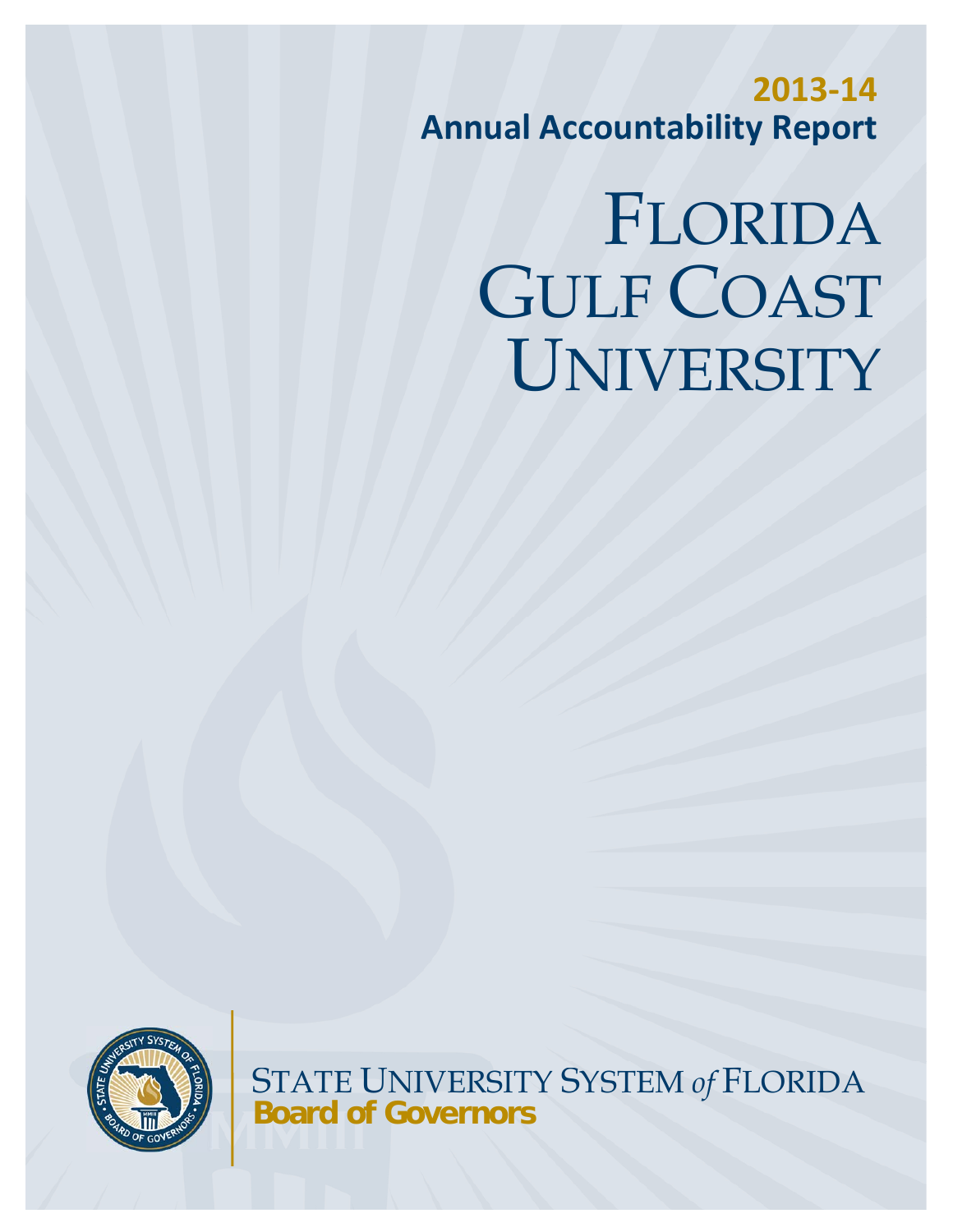UBOT APPROVED 12‐10‐2014





## TABLE OF CONTENTS

### **EXECUTIVE SUMMARY**

| <b>DASHBOARD</b>        | $\mathfrak{p}$ . |
|-------------------------|------------------|
| <b>KEY ACHIEVEMENTS</b> | p.5              |
| <b>NARRATIVE</b>        | p.6              |

#### **DATA TABLES**

| <b>SECTION 1. FINANCIAL RESOURCES</b>      | p. 11 |
|--------------------------------------------|-------|
| SECTION 2. PERSONNEL                       | p. 15 |
| <b>SECTION 3. ENROLLMENT</b>               | p. 16 |
| <b>SECTION 4. UNDERGRADUATE EDUCATION</b>  | p. 20 |
| <b>SECTION 5. GRADUATE EDUCATION</b>       | p. 29 |
| SECTION 6. RESEARCH & ECONOMIC DEVELOPMENT | p. 32 |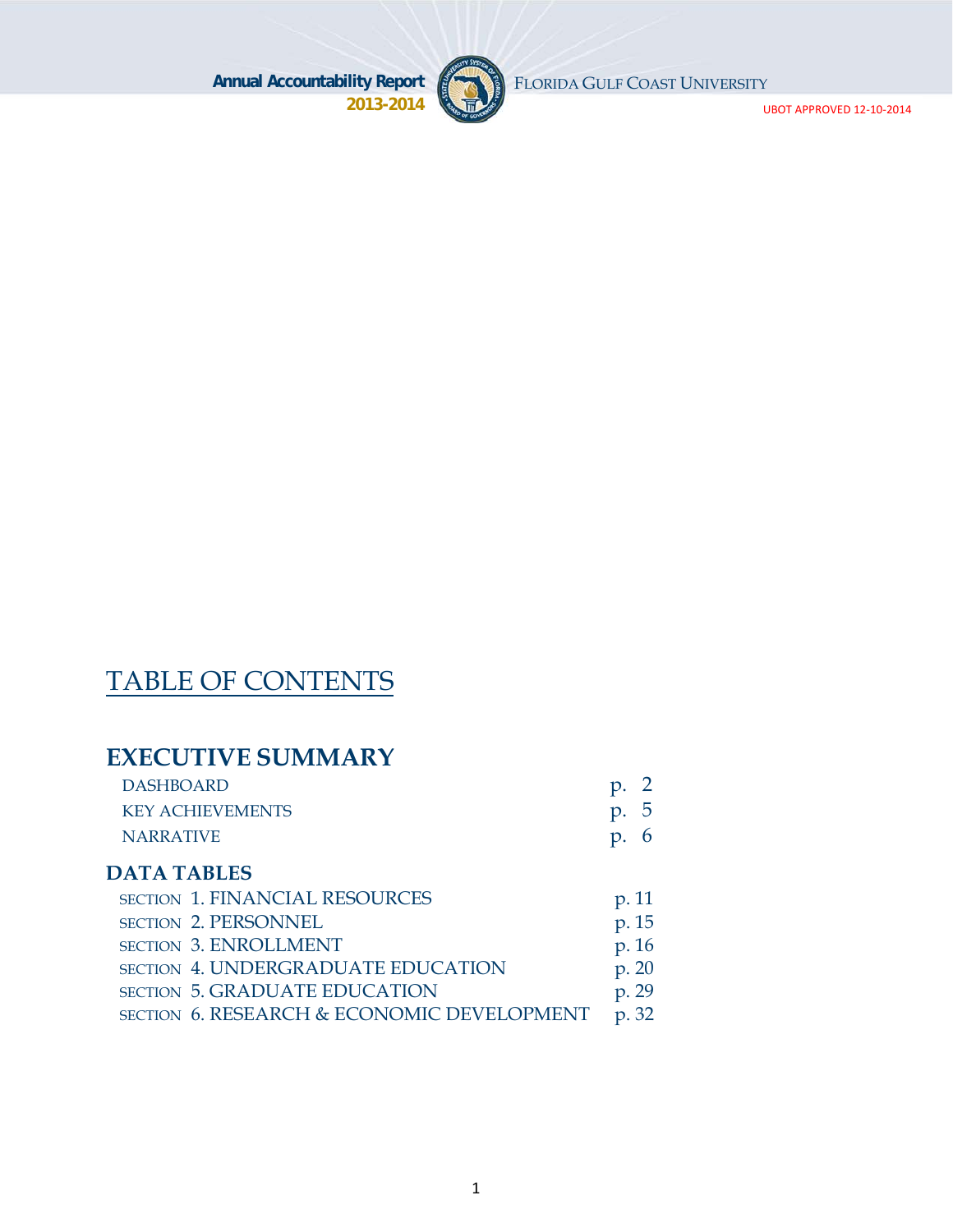

FLORIDA GULF COAST UNIVERSITY

UBOT APPROVED 12‐10‐2014

# Dashboard

| Headcount<br><b>Enrollments</b> | Fall<br>2013 | $\frac{9}{6}$<br><b>Total</b> | 2012-2013<br>% Change | <b>Degree Programs Offered</b>   |       |             |                               | <b>2012 Carnegie Classifications</b> |
|---------------------------------|--------------|-------------------------------|-----------------------|----------------------------------|-------|-------------|-------------------------------|--------------------------------------|
| <b>TOTAL</b>                    | 14,074       | 100%                          | 5%                    | <b>TOTAL</b> (as of Spring 2014) |       | 71          | Basic:                        | Master's Colleges and                |
| <b>White</b>                    | 9,574        | 68%                           | 3%                    | <b>Baccalaureate</b>             | 47    |             |                               | Universities (larger programs)       |
| Hispanic                        | 2,521        | 18%                           | 9%                    | Master's                         |       | 22          | Undergraduate                 | Professions plus arts &              |
| <b>Black</b>                    | 981          | 7%                            | 9%                    | <b>Research Doctorate</b>        |       |             | <b>Instructional Program:</b> | sciences, some graduate              |
| Other                           | 998          | 7%                            | 6%                    | <b>Professional Doctorate</b>    |       |             | <b>Graduate Instructional</b> | Post-baccalaureate with arts         |
| <b>Full-Time</b>                | 10,489       | 75%                           | 4%                    | <b>Faculty</b>                   | Full- | Part-       | Program:                      | and sciences (other dominant fields) |
| <b>Part-Time</b>                | 3,585        | 25%                           | 7%                    | (Fall 2013)                      | Time  | <b>Time</b> | Size and Setting:             | Medium four-year,                    |
| Undergraduate                   | 12.775       | 91%                           | 6%                    | <b>TOTAL</b>                     | 429   | 226         |                               | primarily residential                |
| Graduate                        | 987          | 7%                            | $-6%$                 | Tenure & Ten. Track              |       | $\theta$    | Community                     | <b>Curricular Engagement and</b>     |
| Unclassified                    | 312          | 2%                            | $-5%$                 | Non-Tenured Faculty              | 422   | 226         | Engagement:                   | <b>Outreach and Partnerships</b>     |

#### **DEGREE PRODUCTIVITY AND PROGRAM EFFICIENCY**



### **Graduate Degrees Awarded**









**2012-13 2013-14**



0%



\* Based on 2014 preliminary data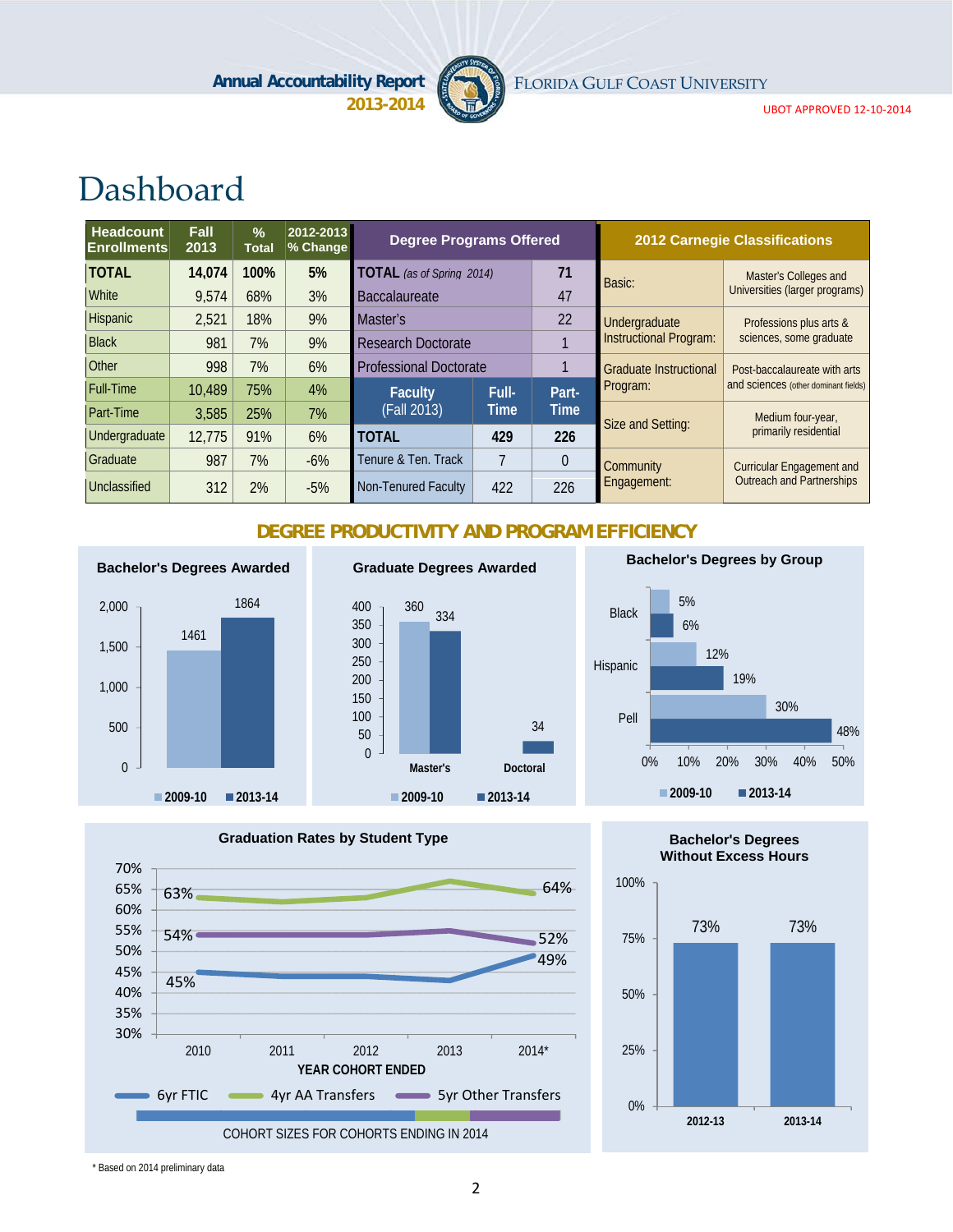

FLORIDA GULF COAST UNIVERSITY

UBOT APPROVED 12‐10‐2014

# Dashboard



#### **DEGREES AWARDED IN PROGRAMS OF STRATEGIC EMPHASIS**

Note: The Programs of Strategic Emphasis were revised by the Board of Governors (11/2013), these graphs report the new categories.



#### **RESEARCH AND COMMERCIALIZATION ACTIVITY**



#### **RESOURCES**



Note: Tuition is the appropriated budget authority, not the amount actually collected. This tuition data includes state supported financial aid and does not include noninstructional local fees. State includes General Revenues, Lottery and Other Trust funds (i.e., Federal Stimulus for 2010-11 and 2011-12 only). Student FTE are actual (not funded) and based on the national definition.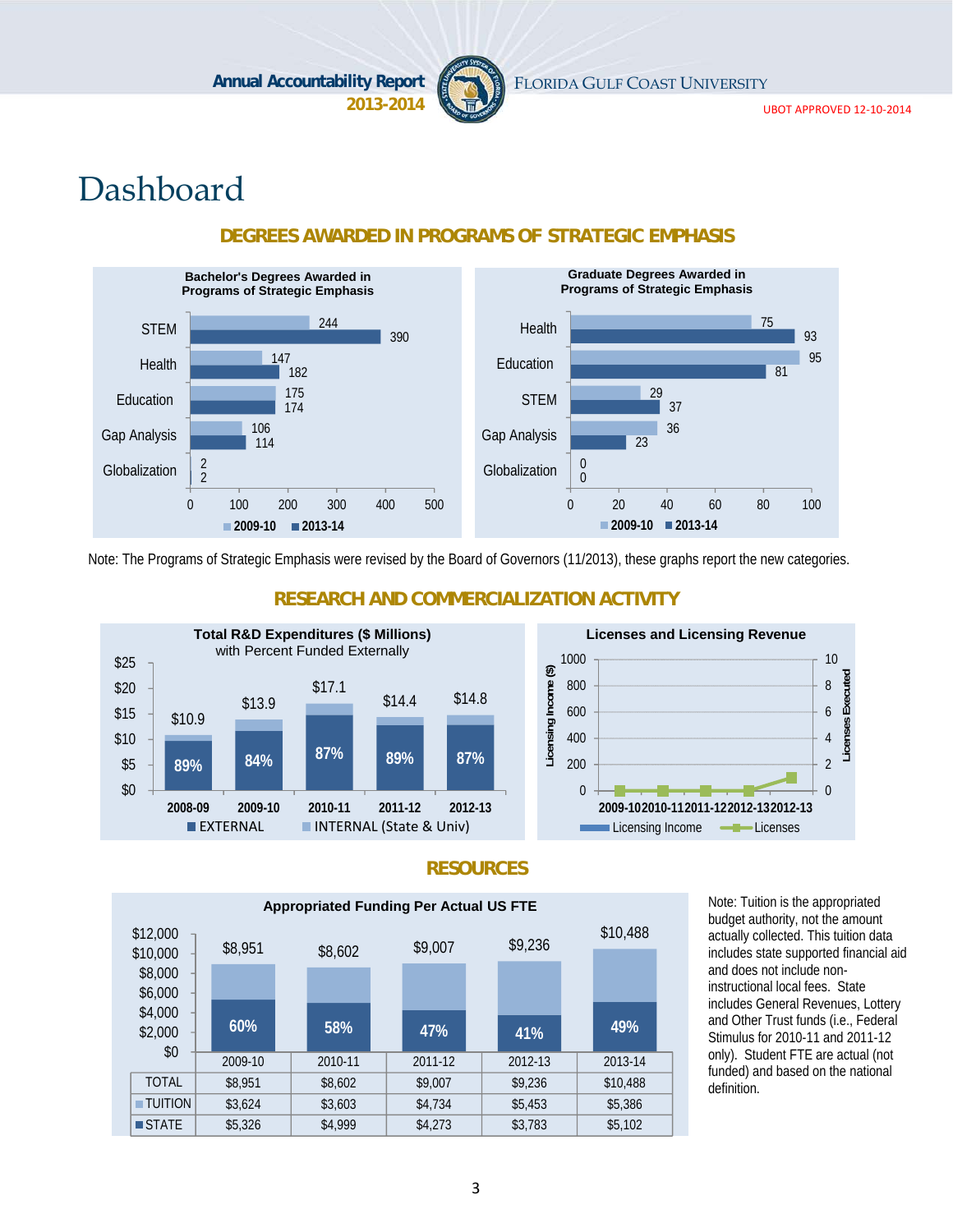

FLORIDA GULF COAST UNIVERSITY

UBOT APPROVED 12‐10‐2014

# Dashboard

#### **POST-GRADUATION METRICS**



Notes: Percentages are based on the number of recent baccalaureate graduates who are either employed fulltime or continuing their education in the U.S. Full-time employment is based on those who earned more than a full-time (40hrs a week) worker making minimum wage. Due to limitations in the data, the continuing enrollment data includes any enrollment the following year regardless of whether the enrollment was postbaccalaureate or not. These data account for 91% and 94% of the total graduating class for 2011-12 and 2012- 13, respectively. For more details see table 4O within this report.



Notes: Wage data is based on Florida's annualized Unemployment Insurance (UI) wage data for those graduates who earned more than a full-time employee making minimum wage in the fiscal quarter a full year after graduation. This wage data excludes graduates who were enrolled, regardless of their earnings. This UI wage data does not include individuals who are self-employed, employed out of state, employed by the military or federal government, or those without a valid social security number. These data account for 55%, 55% and 56% of the total graduating class for 2010-11, 2011-12 and 2012-13, respectively. Wages rounded to nearest hundreds.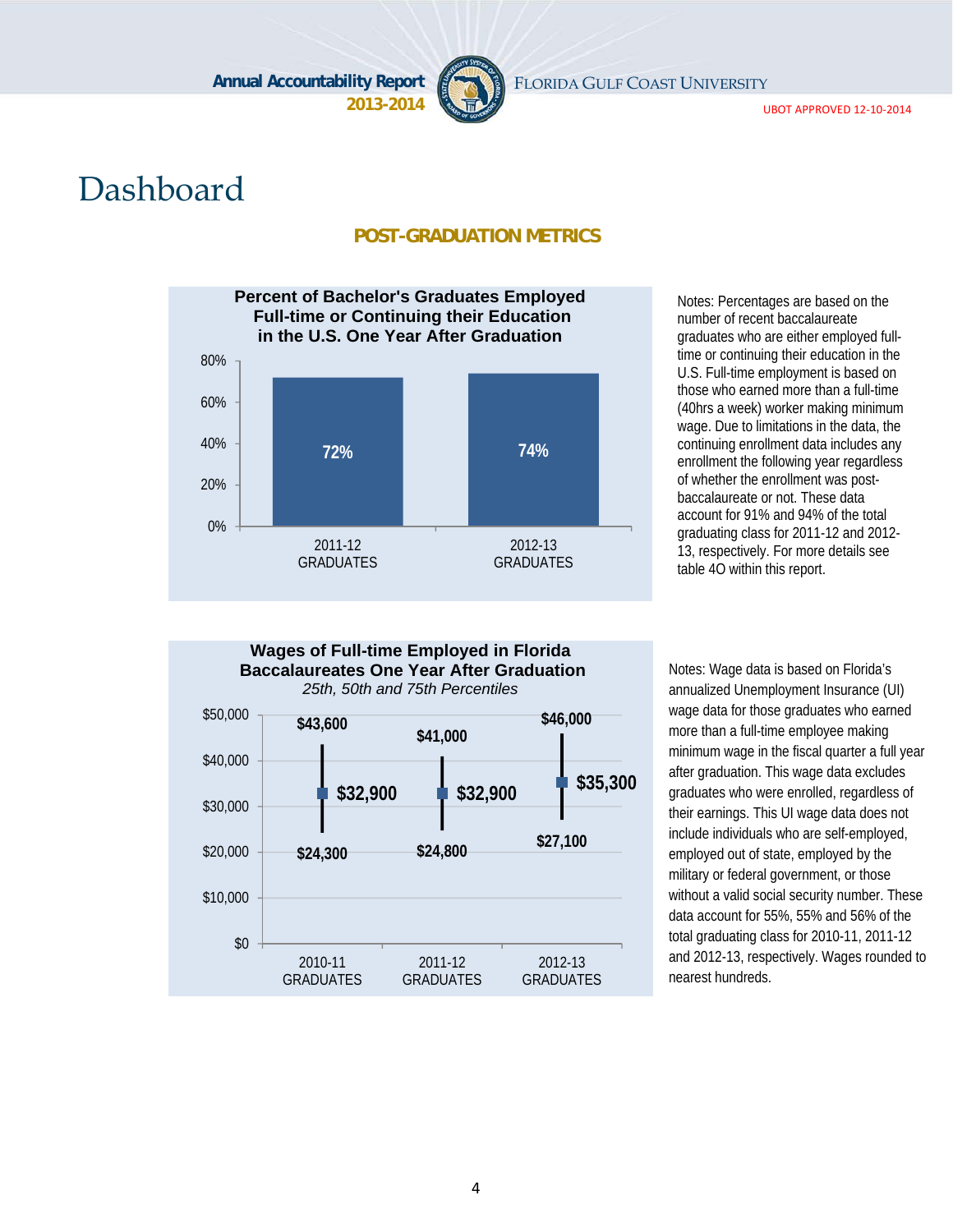

FLORIDA GULF COAST UNIVERSITY

UBOT APPROVED 12‐10‐2014

# Key Achievements (2013-2014)

#### **STUDENT AWARDS/ACHIEVEMENTS**

- 1. Undergraduate John Baker won the 2013 Florida Venture Forum Collegiate Business Plan Competition for his start-up company Dynamic Reach Inc.
- 2. Undergraduate Andres Machado won the 2013 Worldwide X-Culture Home Depot Challenge for his paper "My Account Consultant Report".
- 3. History M.A. student Paul Chartrand won the 2014 Governor LeRoy Collins Award for best Graduate Student Paper from the Florida Historical Society.

#### **FACULTY AWARDS/ACHIEVEMENTS**

- *1.* Dr. Kenneth Tarnowski, Psychology, was reappointed as Editor in Chief of the international peer reviewed journal, *Child Psychiatry & Human Development.*
- 2. English Instructor Jesse Millner's poem "In Praise of Small Gods" was selected for inclusion in the book *The Best American Poetry 2013*, published Fall 2013 by Simon & Schuster.
- 3. Dr. Amanda Evans was selected as Educator of the Year from the National Association of Social Workers – FL Chapter.

#### **PROGRAM AWARDS/ACHIEVEMENTS**

- 1. The Bower School of Music and the Arts achieved initial accreditation for its undergraduate music programs from the National Association of Schools of Music.
- 2. The Lutgert College of Business introduced a new Supply Chain Management minor in its undergraduate business program.
- 3. The FGCU Board of Trustees approved the offering of a new BS in Biochemistry degree to be offered for the first time in fall of 2014.

#### **RESEARCH AWARDS/ACHIEVEMENTS**

- 1. Title: Ecohab Ciguahab: Ciguatera Investigations in the Greater Caribbean Region: Ecophysiology, Population Connectivity, Forecasting, and Toxgenesis, 2 awards. Sponsor: National Oceanic and Atmospheric Administration; Amount: \$674,030. Principal Investigator: Michael Parsons.
- 2. Title: Teacher Recruitment, Retention and Recognition. Sponsor: Florida Department of Education; 2 awards. Amount: \$1,125,000. Principal Investigator: Marci Greene.
- 3. Title: State Personnel Development Grant Project. Sponsor: Florida Department of Education. Amount: \$1,277,060. Principal Investigator: Peg Sullivan.

#### **INSTITUTIONAL AWARDS/ACHIEVEMENTS**

- 1. FGCU was awarded \$8.1 million in performance-based funding for FY 2015 during the 2014 legislative session.
- 2. FGCU was ranked among the top 1/3 universities in the nation along with UF and FSU by Educate to Career.
- 3. FGCU was ranked fifth nationally among "greenest" campuses.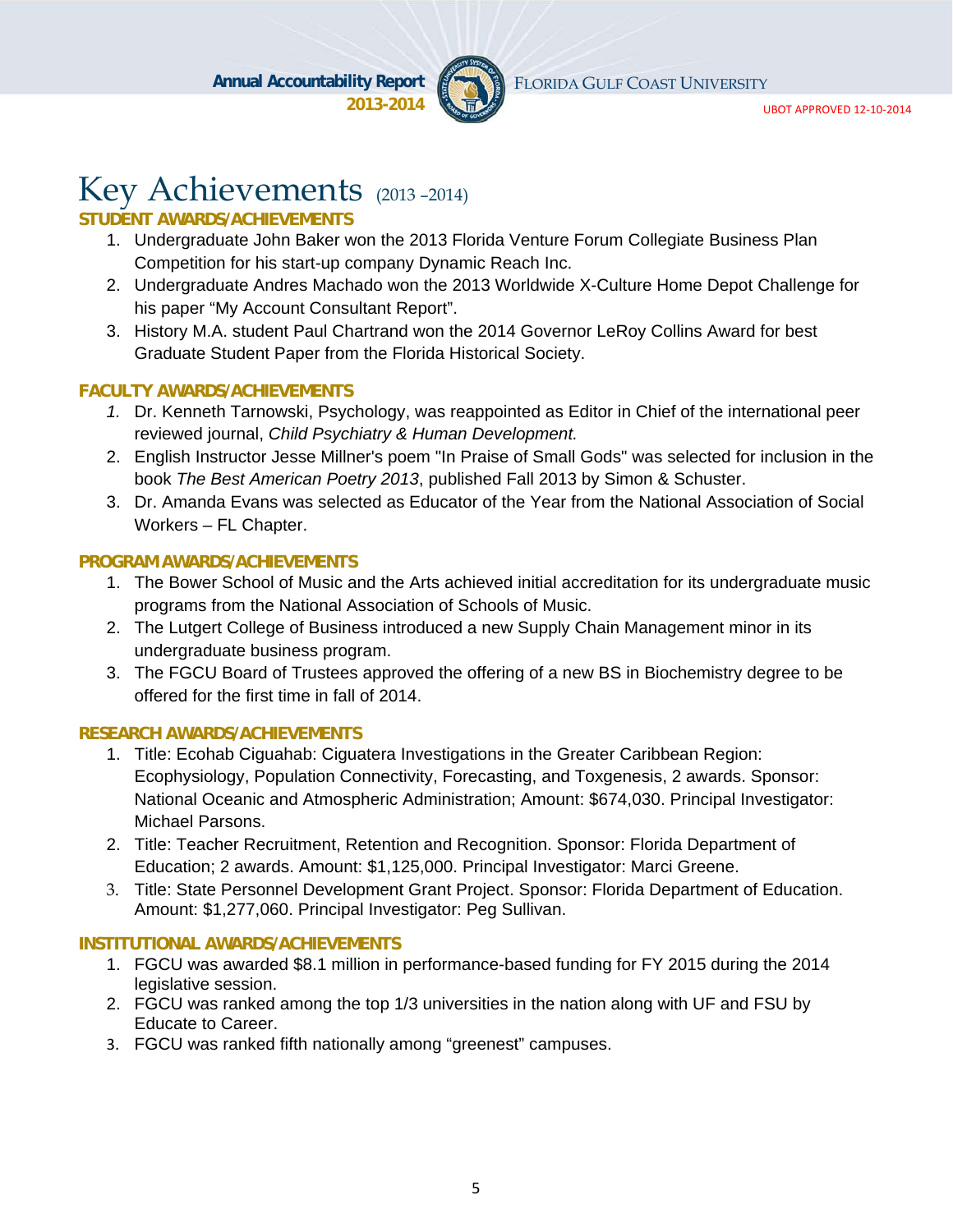

FLORIDA GULF COAST UNIVERSITY

UBOT APPROVED 12‐10‐2014

# Narrative **Teaching and Learning**

#### **STRENGTHEN QUALITY AND REPUTATION OF ACADEMIC PROGRAMS AND UNIVERSITIES**

In recognition of the groundbreaking work associated with the FGCU's New Teaching Academy that requires all new faculty to enroll in a specially designed course on how to improve their teaching (see last year's annual report), Former FGCU Trustee David Lucas and his family made a \$2 million gift to endow the Lucas Center for Faculty Development. The gift will enable FGCU to expand the number of faculty who can benefit from its services and serves as a clear manifestation of the university's principal mission of teaching and learning. The university also completed initial work on its Quality Enhancement Plan.

Recent results (fall 2013) of FGCU's participation in the National Survey of Student Engagement (NSSE) showed that 75% of graduating seniors had experienced at least two of the following high-impact educational experiences (those deemed to result in long-term student success) while pursuing their degrees: participating in a learning community, service-learning, research with faculty, an internship or field experience, study abroad, or a culminating senior experience. This rate of FGCU student participation is statistically significantly higher than FGCU's national peers (i.e., comprehensive universities).

#### **INCREASE DEGREE PRODUCTIVITY AND PROGRAM EFFICIENCY**

Despite a drop in graduate enrollment being experienced nationally and affecting graduate enrollment at FGCU, total degree production during 2013-2014 FGCU was essentially unchanged from the prior year. However, we are pleased to have seen a dramatic increase in the undergraduate six-year graduation rate of 6 percentage points from 43% for the 2007 entering student cohort to 49% for the cohort entering in 2008.

Moreover, when cost per credit hour is entered into the equation, those earning an FGCU degree basically do so at one of the lowest levels of state investment in the system at \$291 per credit hour during 2013-14. Over the last five years FGCU has continued to exhibit among the highest rates of increase in degree production among the major universities within the system, although that rate of increase has slowed recently as the rate of enrollment growth at FGCU has slowed. Between 2008-09 and 2013-14, undergraduate degree production increased by 42%.

Additionally, the number of students belonging to historically underrepresented groups (African American and Hispanic) have seen degree production grow by 129% during this same time period, again among the highest rates of growth within the SUS. Not surprisingly their proportion of the total degrees awarded annually continues to rise (from 16% of the total baccalaureates awarded in 2008-09 to 25% in 2013-14). With respect to degree production among students with disadvantaged backgrounds (e.g., those with Pell grants) degree production rose by 133% during this period and as a percentage of total degrees awarded, from 28% in 2008-09 to 48% in 2013-14.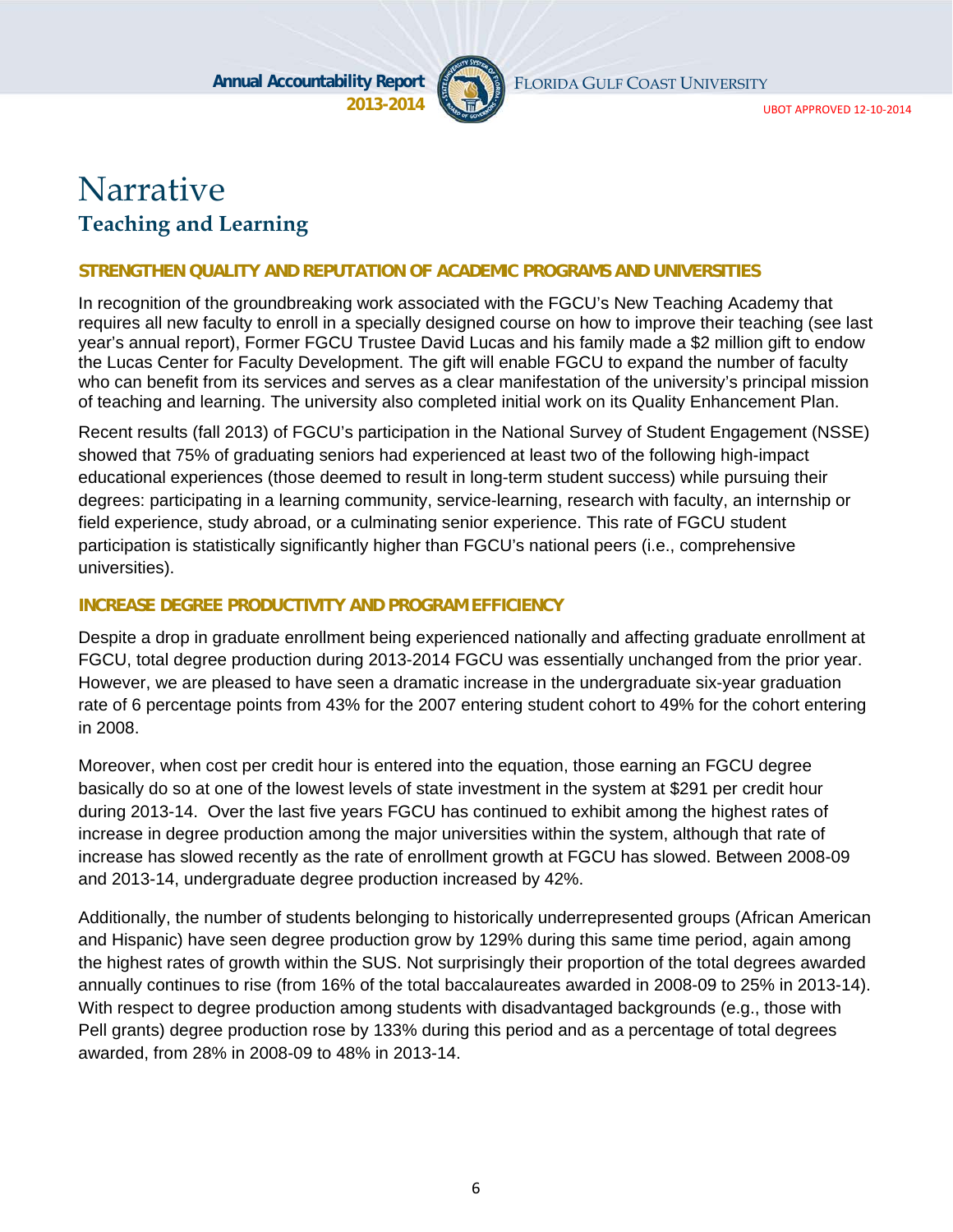

FLORIDA GULF COAST UNIVERSITY

#### **INCREASE THE NUMBER OF DEGREES AWARDED IN S.T.E.M. AND OTHER PROGRAMS OF STRATEGIC EMPHASIS**

During 2013-14, degrees awarded in STEM fields or other programs of strategic emphasis (as defined by the Board of Governors) constituted 45% of all degrees awarded. Over the last five years FGCU has exhibited among the highest rates of growth in degree production among the major institutions in the system. Undergraduate STEM degree production rose by 118% between 2008-09 and 2013-14 and the proportion of the total degrees awarded in BOG-defined areas of strategic emphasis rose from 30% in 2008-09 to 45% in 2013-14. To further boost STEM degree production, FGCU's Board of Trustees approved a new BS degree in Biochemistry that enrolled its first students this fall.

#### **Scholarship, Research and Innovation**

#### **STRENGTHEN QUALITY AND REPUTATION OF SCHOLARSHIP, RESEARCH AND INNOVATION**

Recent National Survey of Student Engagement results (2013-14) indicate that FGCU students have experienced research with a faculty member at statistically significantly higher rates than their peers nationally. This higher level of reported participation is the result of a number of university programs intended to support student engagement.

The Office of Research and Graduate Studies (ORGS) is focused on providing a research experience to FGCU's undergraduates as much as possible. To enhance the possibility of such collaboration and make the experience available to more students, ORGS established last year the Undergraduate Student Research Support Award to promote undergraduate student research participation across all academic disciplines at FGCU. Award recipients must submit a final report to document activities and accomplishments as well as a financial report providing a list of itemized expenditures.

One way FGCU encourages students to engage with faculty in collaborative research is through FGCU's annual Research Day competition. During the spring 2014 Research Day, an annual campus event that showcases FGCU faculty and student research, 230 papers were presented along with 13 Oral Presentations. There were 337 faculty and staff participants as well.

These efforts build student confidence to successfully seek external support and/or pursue graduate study. Some student highlights from 2013-14:

- One FGCU undergraduate student won a National Science Foundation Undergraduate Research Experience Fellowship at the University of North Texas.
- Another undergraduate student won a highly competitive internship at the NASA Jet Propulsion Laboratory in Pasadena California.
- A third undergraduate student won the Math Presentation category at the George Louis Stokes Alliance for Minority Participation competition.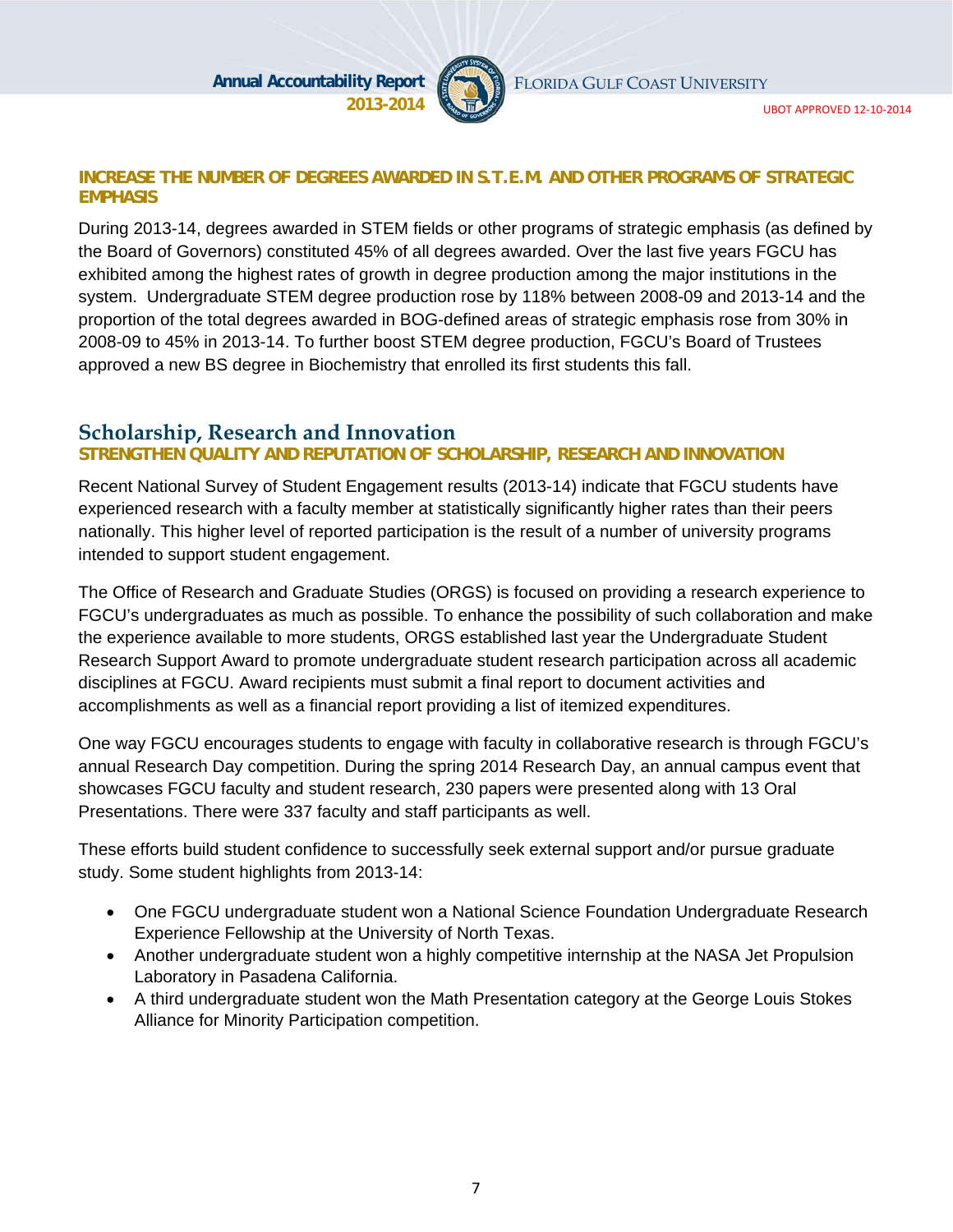

FLORIDA GULF COAST UNIVERSITY

#### **INCREASE RESEARCH AND COMMERCIALIZATION ACTIVITY**

In addition to entering into its first commercialization agreement that was reported last year, FGCU faculty recorded two patents related to the potential treatment of dengue fever during the 2013-14 academic year. Trials of the patented technologies related to the inhibition of the dengue virus have been conducted in California. The faculty involved have received grant awards from the National Institutes of Health to support their research.

#### **INCREASE COLLABORATION AND EXTERNAL SUPPORT FOR RESEARCH ACTIVITY**

\$7 million in funding to complete FGCU's planned Emergent Technologies Institute was approved by the BOG, Legislature, and Governor this past year. The planned research park will provide a setting for businesses to locate and focus on innovative technologies that can help diversify Southwest Florida's economy. FGCU faculty and students will work with businesses in the research park in consulting and internship capacities. FGCU is already very successful in arranging internship experiences for its students across an array of academic disciplines.

#### **Community and Business Engagement**

#### **STRENGTHEN QUALITY AND REPUTATION OF COMMITMENT TO COMMUNITY AND BUSINESS ENGAGEMENT**

According to the Florida Education Training and Placement Information Program, FGCU consistently places among the top institutions in the state university system (SUS) for post-graduation employment and/or continuing education in Florida. Recently, *Educate to Career* released a new college ranking index that "analyzes the quality of students when they enter a given college, the total costs related to attending the college, and the outcomes of the students when they enter the labor market. The rankings results are determined by which schools did the best job of *improving* the earnings and attainment of quality employment of their students." Based upon these criteria, this report ranked only three SUS institutions among the top 1/3 in the nation: University of Florida (ranked 13), Florida State University (ranked 391) and Florida Gulf Coast University (ranked 395). In its report Educate to Career characterized universities ranked in the top 1/3 as possessing these characteristics:

- 1. A relatively high percentage of graduates will be employed in their field of study;
- 2. A majority of students will graduate within 4 or 5 years;
- 3. Earnings of graduates are relatively high; and,
- 4. Loan default rates are very low.

FGCU believes these independently derived rankings and conclusions clearly demonstrate that FGCU's mission and goals are in close alignment with key goals of the Board of Governors.

As just one example of how this alignment is achieved in practice, during spring 2014 FGCU was permitted for the first time to apply to the Southwest Florida Workforce Development Board for approval for eligible students to receive grant awards of up to \$10,000 to complete bachelor degrees in 21 undergraduate majors designated by the Southwest Florida Workforce Development Board as leading to occupations in high demand for the region. The first students received grants this fall and the program is expected to grow further. Prospective students can be identified either by going to the Workforce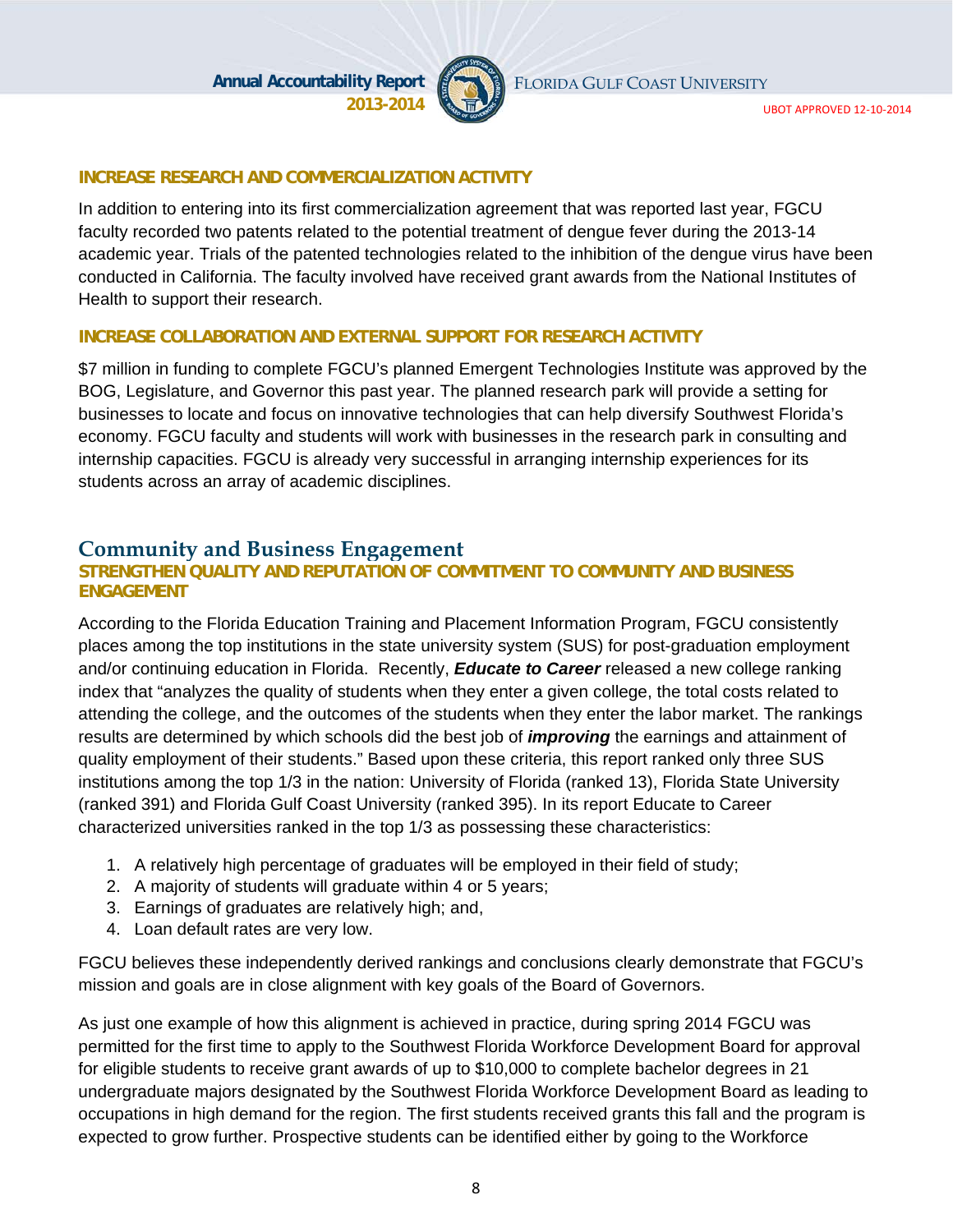

Development Board directly for educational training advice, or currently enrolled FGCU students may be identified by the University as potential candidates for the grants and assisted in applying to the Workforce Development Board to receive them.

#### **INCREASE LEVELS OF COMMUNITY AND BUSINESS ENGAGEMENT**

The key to FGCU's phenomenal fundraising success for an institution less than 20 years old depends less on its alumni and more on its relationship with its community. This level of community and business engagement is manifest in a variety of ways. For example, FGCU is keenly aware of the health professions workforce needs of the region. It offers programs in a number of fields where regional shortages of workers exist including: nursing, physical therapy, community health, and occupational therapy to name a few. Plans were launched during the 2013-14 academic year to develop a new physician assistant master's program to address primary care needs. One example of the synergistic nature of this relationship of university and community is the gift of the Lehigh Acres-based Community Health Association, Inc. Last year this organization made a gift of \$2 million to support students from Lehigh Acres to pursue degrees in health-related fields at FGCU.

#### **INCREASE COMMUNITY AND BUSINESS WORKFORCE**

2013-14 National Survey of Student Engagement (NSSE) results showed FGCU students in their senior year reported having had an internship experience while completing their degrees at rates statistically significantly higher than their peers nationally. Just over 50% of FGCU seniors who responded to the survey reported having had an internship experience.

While FGCU is extraordinarily successful at meeting regional workforce needs, it also works hand in hand with the community to ensure it is doing the right things for its students and the region it serves. FGCU has taken a lead role in bringing together the local community into a regional partnership with the goal of making the region a destination for business. Last November, FGCU hosted the major players that together constitute the Southwest Florida Economic Development Alliance. It has grown from a partnership created by FGCU and Lee County's Horizon Council and the Greater Naples Chamber of Commerce to foster economic diversification and attract major players to the region like Hertz, which relocated its world headquarters to south Lee County last year. The Chair of the Advisory Board of FGCU's Lutgert College of Business, Laurie Holquist, is a driving force behind the Alliance and its objectives.

Another way FGCU integrates student work with regional business interests is the direct involvement of business in the classroom. Last year, to promote STEM education initiatives, scientists and the CEO of Algenol Biofuels taught an honors class of undergraduates focused on entrepreneurship in biotechnology. This included classes on business planning/raising capital/grant writing/and partnerships; engineering and techno-economic modeling/carbon dioxide and global warming; legal and intellectual property issues. Algenol also has provided FGCU students with scholarships as well to grow its future employment pool locally.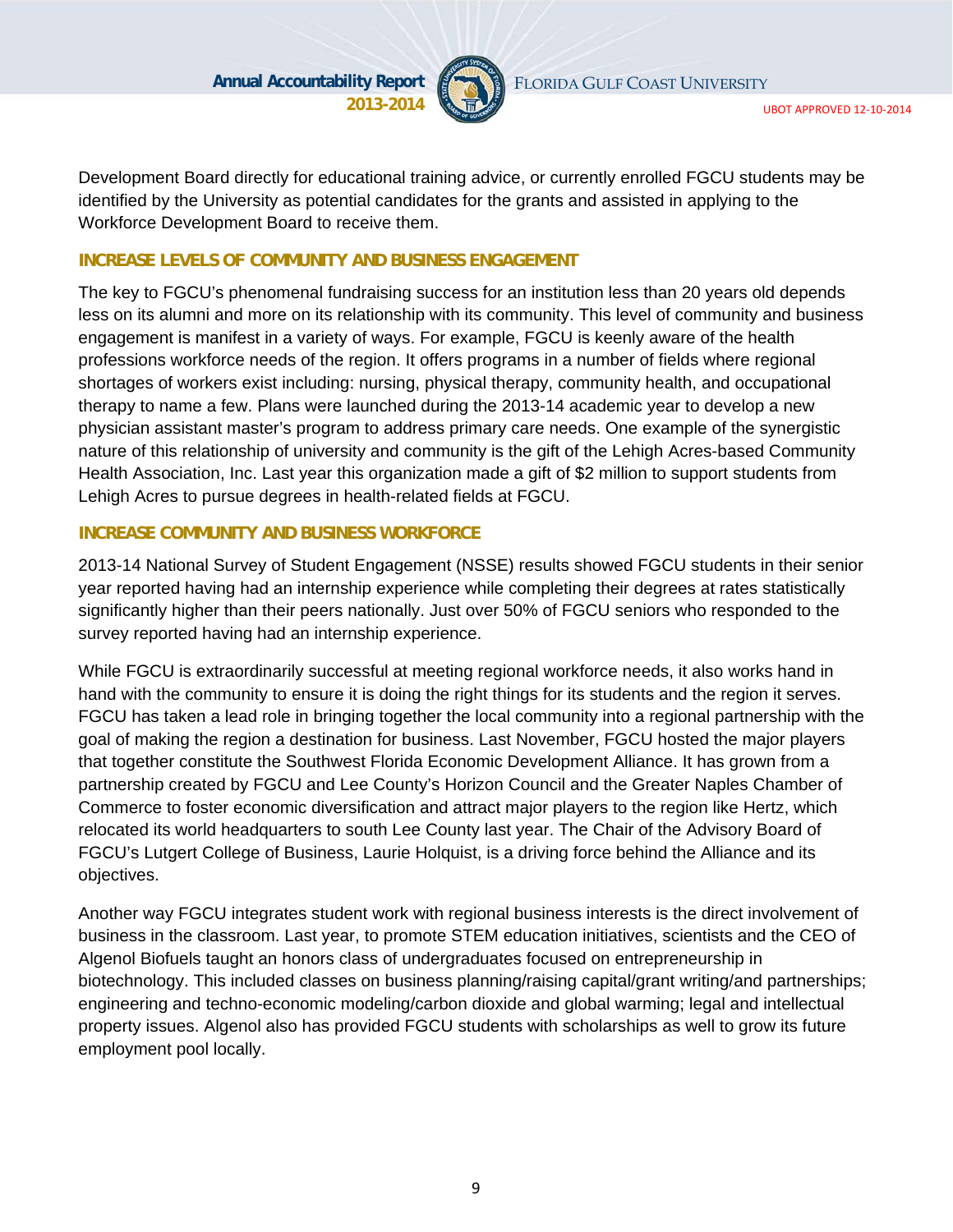

FLORIDA GULF COAST UNIVERSITY

UBOT APPROVED 12‐10‐2014

# Data Tables

#### **FINANCIAL RESOURCES**

Table 1A. Education and General Revenues

Table 1B. Education and General Expenditures

Table 1C. Funding per Student FTE

Table 1D. Other Budget Entities

Table 1E. Voluntary Support of Higher Education

Table 1F. Tuition Differential Fee

#### **PERSONNEL**

Table 2A. Personnel Headcount

#### **ENROLLMENT**

Table 3A. Headcount Enrollment by Student Type

Table 3B. Full-time Equivalent (FTE) Enrollment

Table 3C. Enrollment by Method of Instruction

Table 3D. Headcount Enrollment by Military Status and Student Level

Table 3E. University Access Rate: Undergraduate Enrollment with Pell Grant

#### **UNDERGRADUATE EDUCATION**

Table 4A. Baccalaureate Degree Program Changes in AY 2013-2014

Table 4B. Retention Rates

Table 4C. Full-time, First-Time-in-College (FTIC) Six-Year Graduation Rates

Table 4D. Full- and Part-time FTIC Graduation Rates

Table 4E. AA Transfers Graduation Rates

Table 4F. Other Transfers Graduation Rates

Table 4G. Baccalaureate Degrees Awarded

Table 4H. Baccalaureate Degrees Awarded in Areas of Strategic Emphasis

Table 4I. Baccalaureate Degrees Awarded to Underrepresented Groups

Table 4J. Baccalaureate Degrees Without Excess Credit Hours

Table 4K. Undergraduate Course Offerings

Table 4L. Faculty Teaching Undergraduates

Table 4M. Student/Faculty Ratio

Table 4N. Licensure/Certification Exam: Nursing (NCLEX)

Table 4O. Post-Graduation Metrics

#### **GRADUATE EDUCATION**

Table 5A. Graduate Degree Program Changes in AY 2013-2014

Table 5B. Graduate Degrees Awarded

Table 5C. Graduate Degrees Awarded in Areas of Strategic Emphasis

Table 5D. Licensure/Certification Exams for Graduate Programs

#### **RESEARCH & ECONOMIC DEVELOPMENT**

Table 6A. Research and Development Expenditures Table 6B. Centers of Excellence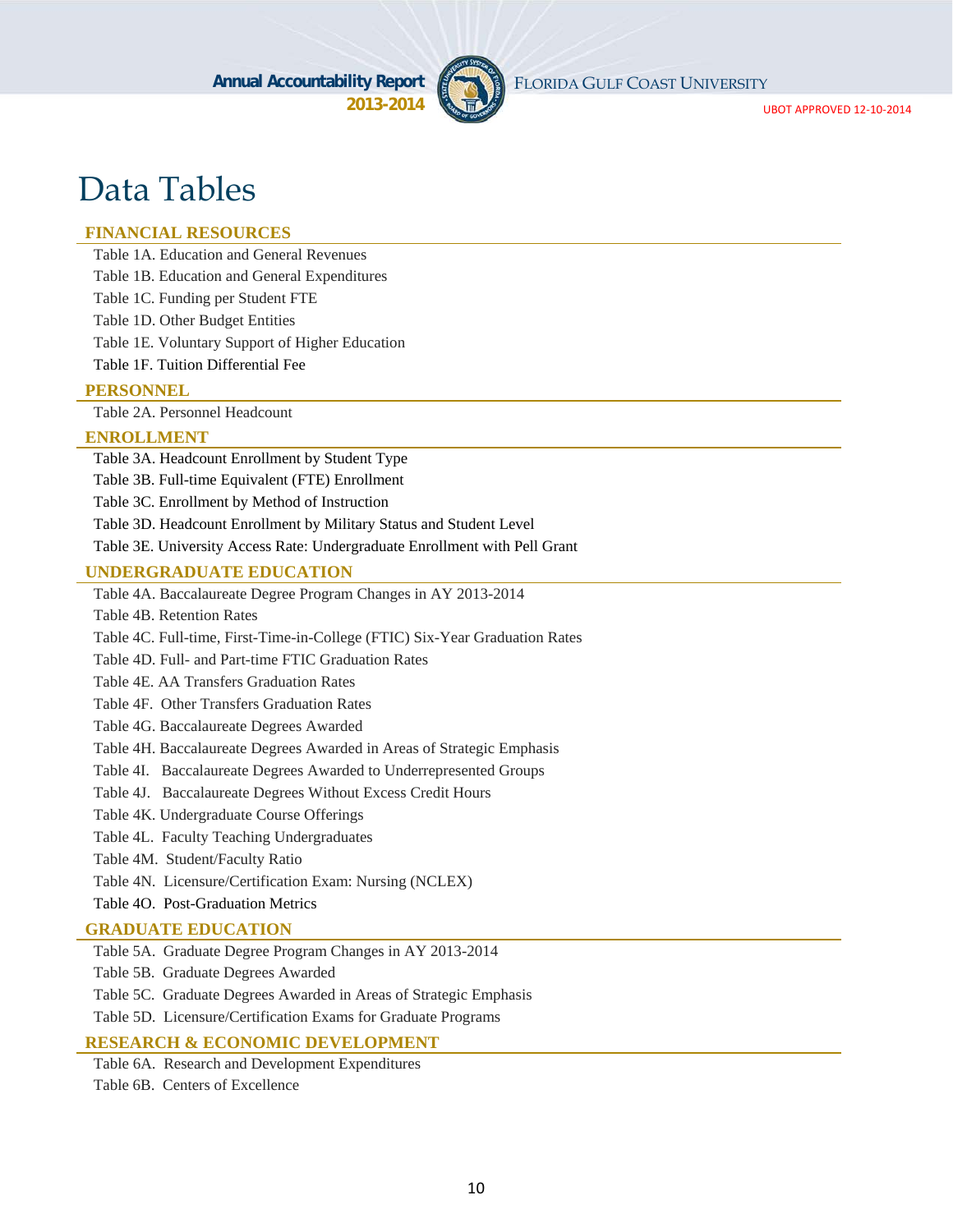

### **Section 1 – Financial Resources**

#### **TABLE 1A. University Education and General Revenues**

|                                 | 2010-11      | 2011-12      | 2012-13         | 2013-14       | 2014-15          |
|---------------------------------|--------------|--------------|-----------------|---------------|------------------|
|                                 | Actual       | Actual       | Actual          | Actual        | <b>Estimates</b> |
| <b>MAIN OPERATIONS</b>          |              |              |                 |               |                  |
| <b>Recurring State Funds</b>    | \$46,430,170 | \$45,240,758 | \$47,375,347    | \$57,084,813  | \$64,193,248     |
| Non-Recurring State Funds       | \$783,896    | \$591,145    | $-$ \$5,232,328 | \$0           | \$1,108          |
| Tuition                         | \$36,650,020 | \$40,527,653 | \$42,372,272    | \$45,169,659  | \$45,299,878     |
| <b>Tuition Differential Fee</b> | \$4,271,670  | \$4,634,990  | \$8,404,420     | \$8,898,937   | \$9,828,642      |
| Misc. Fees & Fines              | \$584,740    | \$643,951    | \$666,421       | \$732,327     | \$573,449        |
| Phosphate Research TF           | \$0          | \$0          | \$0             | \$0           | \$0              |
| <b>Federal Stimulus Funds</b>   | \$3,428,533  | \$0          | \$0             | \$0           | \$0              |
| <b>TOTAL</b>                    | \$92,149,029 | \$91,638,497 | \$93,586,132    | \$111,885,736 | \$119,896,325    |

**Recurring State Funds:** State recurring funds include general revenue and lottery education & general (E&G) appropriations and any administered funds provided by the state. This does not include technical adjustments or transfers made by universities after the appropriation. Source: For actual years, SUS Final Amendment Packages; for estimated year the 2013-14 Allocation Summary and Workpapers (Total E&G general revenue & lottery minus non-recurring) and Board of Governors staff calculations for risk management insurance adjustments. In 2013-2014, \$15 million in non-recurring state support was provided to the Board to provide grants to address targeted program areas as identified in the GAP Analysis Report prepared by the Commission on Florida Higher Education Access & Attainment. For FY 2014-2015, these funds were reallocated to the institutions as recurring dollars to support the performance funding initiative. **Non-Recurring State Funds:** State non-recurring funds include general revenue and lottery education & general appropriations and any administered funds provided by the state. This does not include technical adjustments or transfers made by Universities after the appropriation - Source: non-recurring appropriations section of the annual Allocation Summary and Workpapers document and all other nonrecurring budget amendments allocated later in the fiscal year. **Tuition**: Actual resident & non-resident tuition revenues collected from students, net of fee waivers. - Source: Operating Budget, Report 625 – Schedule I-A. **Tuition Differential Fee**: Actual tuition differential revenues collected from undergraduate students - Source: Operating Budget, Report 625 – Schedule I-A. **Miscellaneous Fees & Fines**: Other revenue collections include items such as application fees, late registration fees, library fines, miscellaneous revenues. This is the total revenue from Report 625 minus tuition and tuition differential fee revenues. This does not include local fees - Source: Operating Budget, Report 625 – Schedule I-A. **Phosphate Research Trust Fund**: State appropriation for the Florida Industrial and Phosphate Research Institute at the University of South Florida (for history years through 2012-13); beginning 2013-14 the Phosphate Research Trust Fund is appropriated through Florida Polytechnic University. Other Operating Trust Funds- For UF-IFAS and UF-HSC, actual revenues from the Incidental Trust Funds and Operations & Maintenance Trust Fund are provided by the University of Florida. Source: Final Amendment Package. **Federal Stimulus Funds**: Non-recurring American Recovery and Reinvestment Act funds appropriated by the state - Source: SUS Final Amendment Package.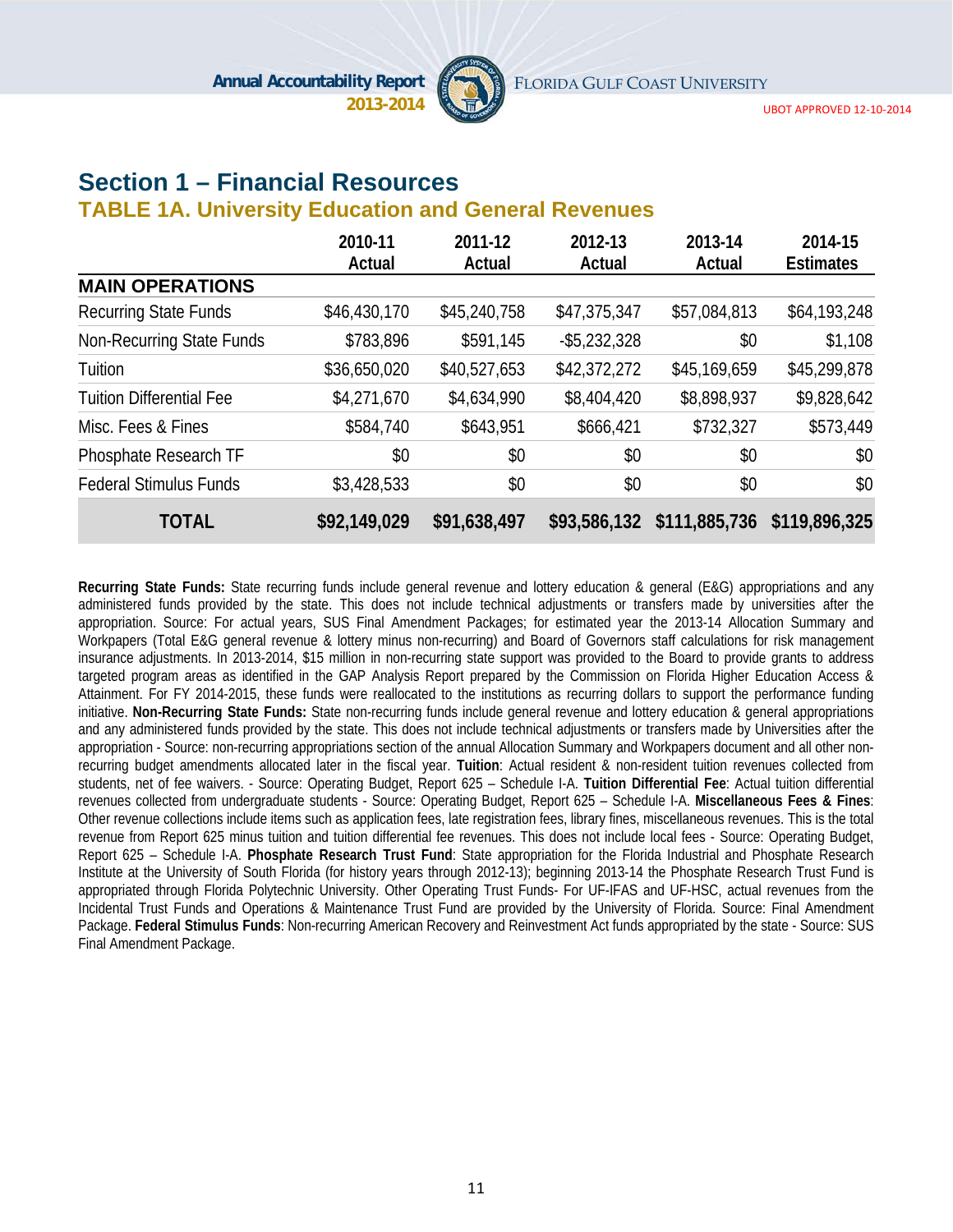

UBOT APPROVED 12‐10‐2014

### **Section 1 – Financial Resources** *(continued)*

#### **TABLE 1B. University Education and General Expenditures**

|                            | 2009-10      | 2010-11      | 2011-12      | 2012-13             | 2013-14             |
|----------------------------|--------------|--------------|--------------|---------------------|---------------------|
|                            | Actual       | Actual       | Actual       | Actual <sup>*</sup> | Actual <sup>*</sup> |
| <b>MAIN OPERATIONS</b>     |              |              |              |                     |                     |
| Instruction/Research       | \$46,733,908 | \$48,883,873 | \$52,912,581 | \$54,412,907        | \$57,255,699        |
| Administration and Support | \$15,034,610 | \$14,866,336 | \$15,073,452 | \$16,569,456        | \$19,438,969        |
| PO&M                       | \$7,922,599  | \$8,315,649  | \$8,221,036  | \$8,840,838         | \$9,850,437         |
| <b>Student Services</b>    | \$6,667,248  | \$7,810,334  | \$8,219,125  | \$9,249,569         | \$9,998,902         |
| Library/Audio Visual       | \$3,341,458  | \$3,793,275  | \$3,540,220  | \$3,622,846         | \$4,356,362         |
| Other                      | \$280,078    | \$526,867    | \$553,218    | \$529,988           | \$560,304           |
| <b>TOTAL</b>               | \$79,979,901 | \$84,196,334 | \$88,519,632 | \$93,225,604        | \$101,460,673       |

The table reports the actual and estimated amount of expenditures from revenues appropriated by the legislature for each fiscal year. The expenditures are classified by Program Component (i.e., Instruction/Research, PO&M, Administration, etc...) for activities directly related to instruction, research and public service. The table does not include expenditures classified as non-operating expenditures (i.e., to service assetrelated debts), and therefore excludes a small portion of the amount appropriated each year by the legislature. Note\*: FY 2012-2013 reflects a change in reporting expenditures from prior years due to the new carry-forward reporting requirement as reflected in the 2013-2014 SUS Operating Budget Reports. Since these expenditures will now include carry-forward expenditures, these data are no longer comparable to the current-year revenues reported in table 1A, or prior year expenditures in table 1B.

**Instruction & Research:** Includes expenditures for state services related to the instructional delivery system for advanced and professional education. Includes functions such as; all activities related to credit instruction that may be applied toward a postsecondary degree or certificate; nonproject research and service performed to maintain professional effectives; individual or project research; academic computing support; academic source or curriculum development. Source: Operating Budget Summary - Expenditures by Program Activity (or Report 645). **Administration & Support Services:** Expenditures related to the executive direction and leadership for university operations and those internal management services which assist and support the delivery of academic programs. Source: Operating Budget Summary - Expenditures by Program Activity (or Report 645). **PO&M:** Plant Operations & Maintenance expenditures related to the cleaning and maintenance of existing grounds, the providing of utility services, and the planning and design of future plant expansion and modification. **Student Services:** Includes resources related to physical, psychological, and social well being of the student. Includes student service administration, social and cultural development, counseling and career guidance, financial aid, and student admissions and records. **Other**: includes Institutes and Research Centers, Radio/TV, Museums and Galleries, Intercollegiate Athletics, Academic Infrastructure Support Organizations. Source: Operating Budget Summary - Expenditures by Program Activity (or Report 645).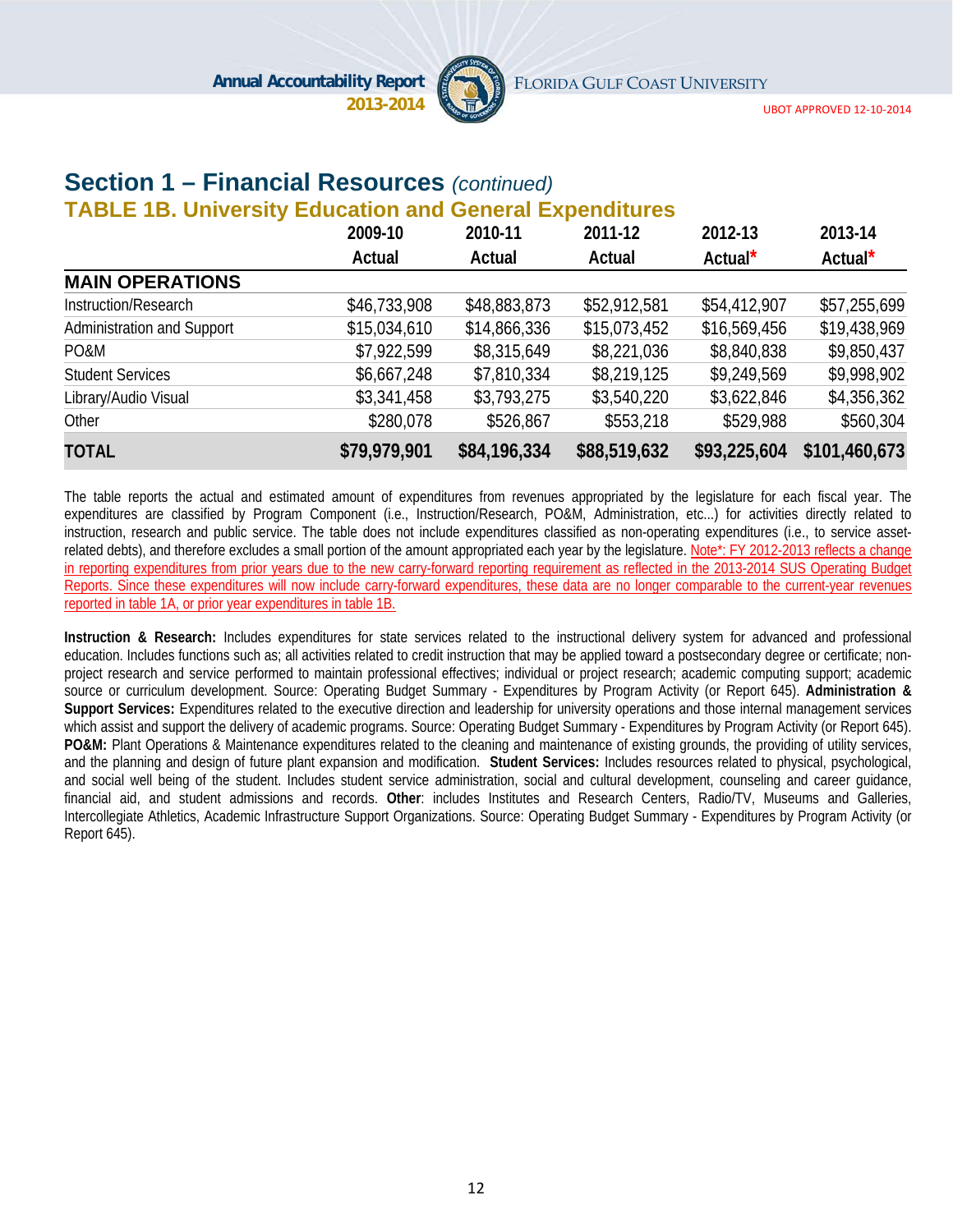

UBOT APPROVED 12‐10‐2014

#### **Section 1 – Financial Resources** *(continued)*  **TABLE 1C. State Funding per Full-Time Equivalent (FTE) Student**

|                                     | 2009-10<br>Actual | 2010-11<br>Actual | 2011-12<br>Actual | 2012-13<br>Actual | 2013-14<br>Actual |
|-------------------------------------|-------------------|-------------------|-------------------|-------------------|-------------------|
| <b>Appropriated Funding per FTE</b> |                   |                   |                   |                   |                   |
| <b>General Revenue</b>              | \$4,415           | \$4,102           | \$3,678           | \$3,351           | \$4,605           |
| Lottery Funds                       | \$528             | \$558             | \$595             | \$432             | \$497             |
| <b>Tuition &amp; Fees</b>           | \$3,624           | \$3,603           | \$4,734           | \$5,453           | \$5,386           |
| Other Trust Funds                   | \$383             | \$338             | \$0               | \$0               | \$0               |
| <b>TOTAL</b>                        | \$8,951           | \$8,602           | \$9,007           | \$9,236           | \$10,488          |
| <b>Actual Funding per FTE</b>       |                   |                   |                   |                   |                   |
| <b>Tuition &amp; Fees</b>           | \$3,631           | \$4,097           | \$4,271           | \$4,618           | \$4,700           |
| <b>TOTAL</b>                        | \$8,957           | \$9,096           | \$8,544           | \$8,401           | \$9,802           |

Notes: (1) FTE is based on actual FTE, not funded FTE; (2) does not include Health-Science Center funds or FTE; (3) FTE for these metrics uses the standard IPEDS definition of FTE, equal to 30 credit hours for undergraduates and 24 for graduates; and (4) actual funding per student is based on actual tuition and E&G fees (does not include local fees) collected. Sources: Appropriated totals from the annual Final Amendment Package data. Actual Student Fees from the Operating Budget 625 reports. This does not include appropriations for special units (i.e., IFAS, Health Science Centers, and Medical Schools). Tuition and fee revenues include tuition and tuition differential fee and E&G fees (i.e., application, late registration, and library fees/fines). Other local fees that do not support E&G activities are not included here (see Board of Governors Regulation 7.003). This data is not adjusted for inflation.

### **TABLE 1D. University Other Budget Entities**

|                               | 2009-10      | 2010-11      | 2011-12      | 2012-13      | 2013-14      |
|-------------------------------|--------------|--------------|--------------|--------------|--------------|
|                               | Actual       | Actual       | Actual       | Actual       | Actual       |
| <b>Auxiliary Enterprises</b>  |              |              |              |              |              |
| Revenues                      | \$28,357,208 | \$34,935,303 | \$36,930,004 | \$41,886,122 | \$43,744,947 |
| Expenditures                  | \$22,756,749 | \$26,773,354 | \$29,365,269 | \$25,024,387 | \$26,992,084 |
| <b>Contracts &amp; Grants</b> |              |              |              |              |              |
| Revenues                      | \$15,575,891 | \$15,104,870 | \$16,017,365 | \$17,364,483 | \$13,139,621 |
| Expenditures                  | \$12,084,323 | \$15,502,218 | \$16,950,090 | \$17,789,333 | \$13,347,304 |
| <b>Local Funds</b>            |              |              |              |              |              |
| Revenues                      | \$24,418,652 | \$30,308,275 | \$33,387,568 | \$35,369,172 | \$38,205,837 |
| Expenditures                  | \$24,637,176 | \$31,136,829 | \$34,137,506 | \$34,828,988 | \$39,222,428 |
| <b>Faculty Practice Plans</b> |              |              |              |              |              |
| Revenues                      | \$0          | \$0          | \$0          | \$0          | \$0          |
| Expenditures                  | \$0          | \$0          | \$0          | \$0          | \$0          |

Notes: Revenues do not include transfers. Expenditures do not include non-operating expenditures. **Auxiliary Enterprises** are self supported through fees, payments and charges. Examples include housing, food services, bookstores, parking services, health centers. **Contract & Grants** resources are received from federal, state or private sources for the purposes of conducting research and public service activities. Local Funds are associated with student activity (supported by the student activity fee), student financial aid, concessions, intercollegiate athletics, technology fee, green fee, and student life & services fee. **Faculty Practice Plan** revenues/receipts are funds generated from faculty practice plan activities. Faculty Practice Plan expenditures include all expenditures relating to the faculty practice plans, including transfers between other funds and/or entities. This may result in double counting in information presented within the annual report. Source: Operating Budget, Report 615.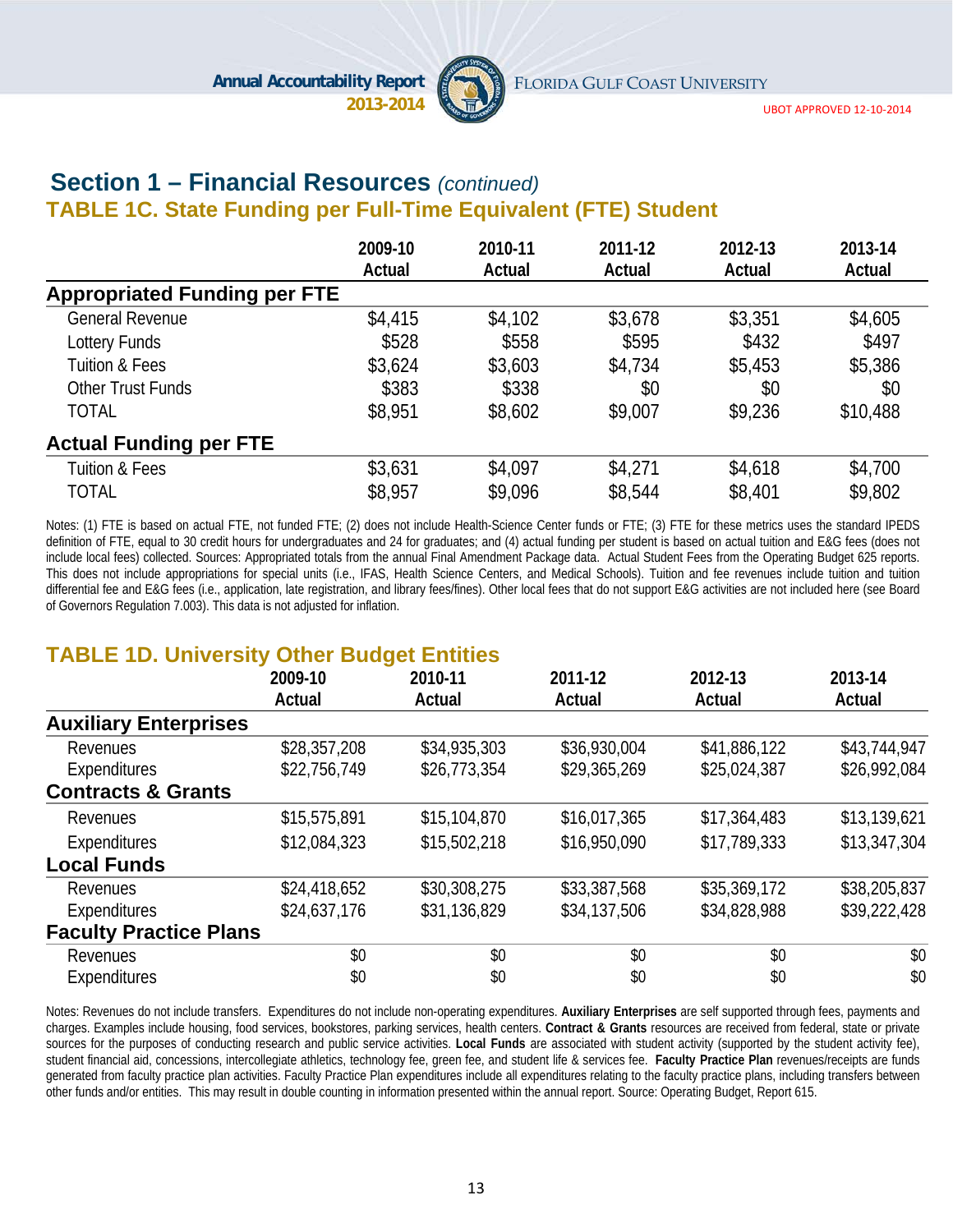

#### **Section 1 – Financial Resources** *(continued)* **TABLE 1E. Voluntary Support of Higher Education**

|                                     | 2009-10  | 2010-11  | 2011-12  | 2012-13  | 2013-14  |
|-------------------------------------|----------|----------|----------|----------|----------|
| <b>Endowment Value</b><br>(\$1000s) | \$45,904 | \$56,673 | \$55,552 | \$62,968 | \$75,746 |
| <b>Gifts Received</b><br>(\$1000s)  | \$5,970  | \$6,779  | \$5,280  | \$6,813  | \$17,442 |
| Percentage of<br>Alumni Donors      | 4.3%     | 3.1%     | 3.0%     | 2.8%     | 3.7%     |

Notes: **Endowment value** at the end of the fiscal year, as reported in the annual NACUBO Endowment Study. **Gifts Received** as reported in the Council for Aid to Education's Voluntary Support of Education (VSE) survey in the section entitled "Gift Income Summary," this is the sum of the present value of all gifts (including outright and deferred gifts) received for any purpose and from all sources during the fiscal year, excluding pledges and bequests. (There's a deferred gift calculator at www.cae.org/vse.) The present value of non-cash gifts is defined as the tax deduction to the donor as allowed by the IRS. **Percentage of Alumni Donors** as reported in the Council for Aid to Education's Voluntary Support of Education (VSE) survey in the section entitled "Additional Details," this is the number of alumni donors divided by the total number of alumni, as of the end of the fiscal year. "Alumni," as defined in this survey, include those holding a degree from the institution as well as those who attended the institution but did not earn a degree.

### **TABLE 1F. Tuition Differential Fees (TDF)**

|                                                | 2011-12     | 2012-13     | 2013-14     |
|------------------------------------------------|-------------|-------------|-------------|
| <b>TDF Revenues Generated</b>                  | \$4,634,990 | \$8,404,420 | \$8,898,937 |
| Students Receiving TDF Funded Award            | 1.011       | 1.145       | 1,683       |
| Total Value of TDF Funded Financial Aid Awards | \$1,229     | \$2,043     | \$1,247     |

#### **Florida Student Assistance Grant (FSAG) Eligible Students**

| Number of Eligible Students   | 4,353 | 4,833 | 4,339 |
|-------------------------------|-------|-------|-------|
| Number Receiving a TDF Waiver |       |       |       |
| Total Value of TDF Waivers    |       | \$C   | ΦU    |

Note: **TDF Revenues Generated** refers to actual tuition differential revenues collected from undergraduate students as reported on the Operating Budget, Report 625 – Schedule I-A. **Students Receiving TDF Funded Award** reports the number of unduplicated students who have received a financial aid award that was funded by tuition differential revenues. **Value of TDF Funded Award** refers to the average value of financial aid awards funded by the the Tuition Differential Fee funds. Florida Student Assistance Grant (FSAG) Eligible Students**: Number of Eligible Students** refers to total annual unduplicated count of undergraduates at the institution who are eligible for FSAG in the academic year, whether or not they received FSAG awards. **Number Receiving a TDF Waiver** refers to annual unduplicated count of FSAG-eligible students receiving a waiver, partial or full, of the tuition differential fees at the institution during the academic year, regardless of the reason for the waiver. **Value of TDF Waivers** refers to the average value of waivers provided to FSAG-eligible undergraduates at the institution during the academic year, regardless of the reason for the waiver.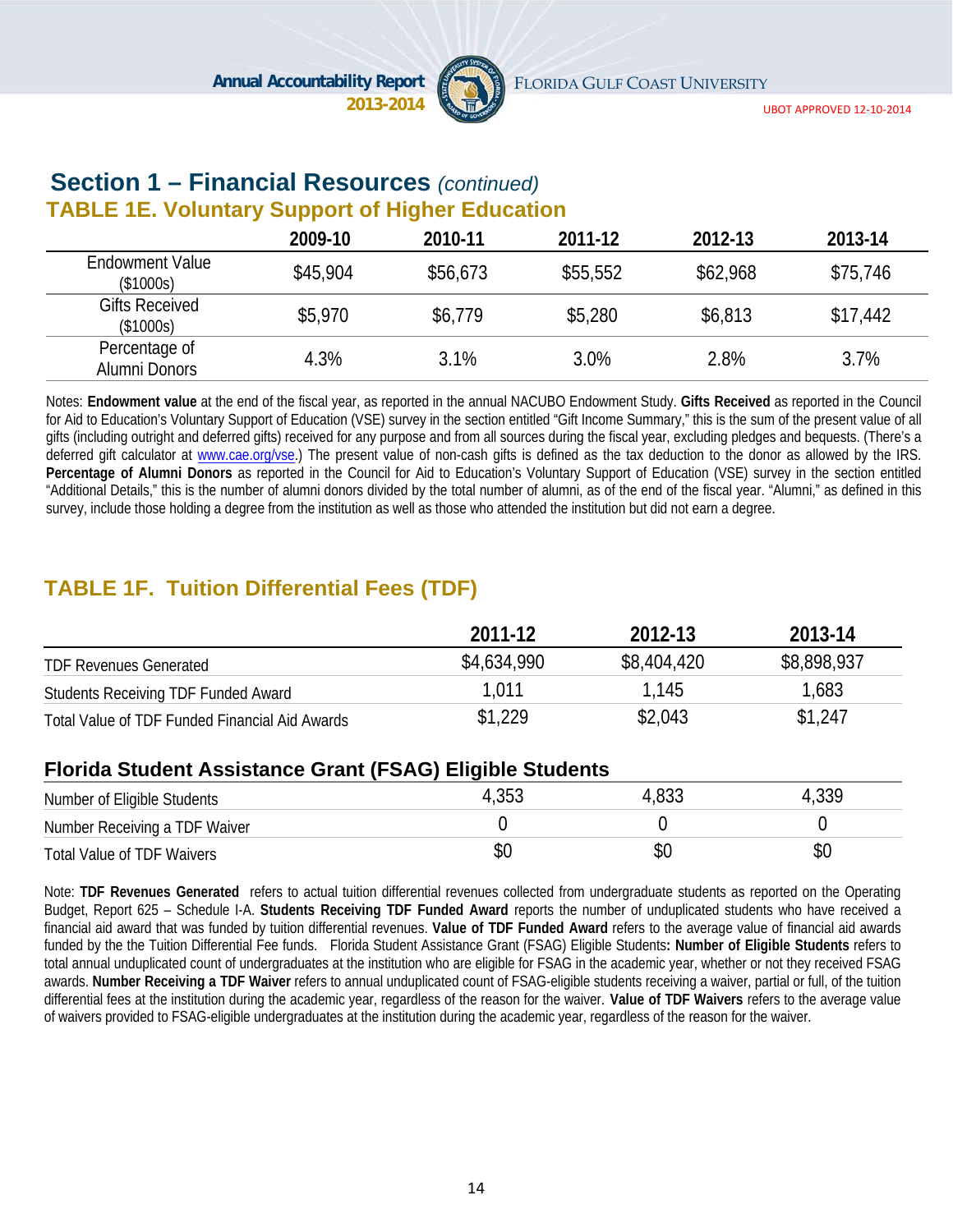

UBOT APPROVED 12‐10‐2014

### **Section 2 – Personnel**

### **TABLE 2A. Personnel Headcount** *(in Fall term only)*

|                                           | 2009           | 2010           | 2011           | 2012           | 2013           |
|-------------------------------------------|----------------|----------------|----------------|----------------|----------------|
| <b>Full-time Employees</b>                |                |                |                |                |                |
| <b>Tenured Faculty</b>                    | 13             | 12             | 10             | 8              | 7              |
| Tenure-track Faculty                      | $\theta$       | $\overline{0}$ | 0              | 0              | 0              |
| Non-Tenure Track Faculty                  | 335            | 361            | 384            | 418            | 422            |
| <b>Instructors Without Faculty Status</b> | 0              | 0              | 0              | 0              | $\overline{0}$ |
| <b>Graduate Assistants/Associates</b>     | $\overline{0}$ | $\overline{0}$ | $\overline{0}$ | $\Omega$       | $\overline{0}$ |
| Non-Instructional Employees               | 634            | 639            | 684            | 711            | 743            |
| <b>FULL-TIME SUBTOTAL</b>                 | 982            | 1,012          | 1,078          | 1,137          | 1,172          |
| <b>Part-time Employees</b>                |                |                |                |                |                |
| <b>Tenured Faculty</b>                    | $\overline{0}$ | $\overline{0}$ | $\overline{0}$ | $\overline{0}$ | $\overline{0}$ |
| Tenure-track Faculty                      | 0              | 0              | 0              | 0              | $\theta$       |
| Non-Tenure Track Faculty                  | 206            | 216            | 232            | 222            | 226            |
| <b>Instructors Without Faculty Status</b> | $\theta$       | $\overline{0}$ | $\theta$       | $\Omega$       | $\theta$       |
| <b>Graduate Assistants/Associates</b>     | 43             | 85             | 72             | 69             | 65             |
| Non-Instructional Employees               | 3              | 6              | 3              | 5              | 9              |
| <b>PART-TIME SUBTOTAL</b>                 | 252            | 307            | 307            | 296            | 300            |
| <b>TOTAL</b>                              | 1,234          | 1,319          | 1,385          | 1,433          | 1,472          |

Note: This table is based on the annual IPEDS Human Resources Survey, and provides full- and part-time medical and non-medical staff by faculty status and primary function/occupational activity. **Tenured and Tenure-Track Faculty** include those categorized within instruction, research, or public service. **Non-Tenure Track Faculty** includes adjunct faculty (on annual and less than annual contracts) and faculty on multi-year contracts categorized within instruction, research, or public service. **Instructors Without Faculty Status** includes postdoctoral research associates, and individuals hired as a staff member primarily to do research on a 3-year contract without tenure eligibility categorized within instruction, research, or public service. **Non-Instructional Employees** includes all executive, administrative and managerial positions regardless of faculty status; as well as, other support and service positions regardless of faculty status. Note: The universities vary on how they classify adjuncts (some include them as non-tenure track faculty while others do not consider them faculty and report them as instructors without faculty status) and part-time non-instructional employees.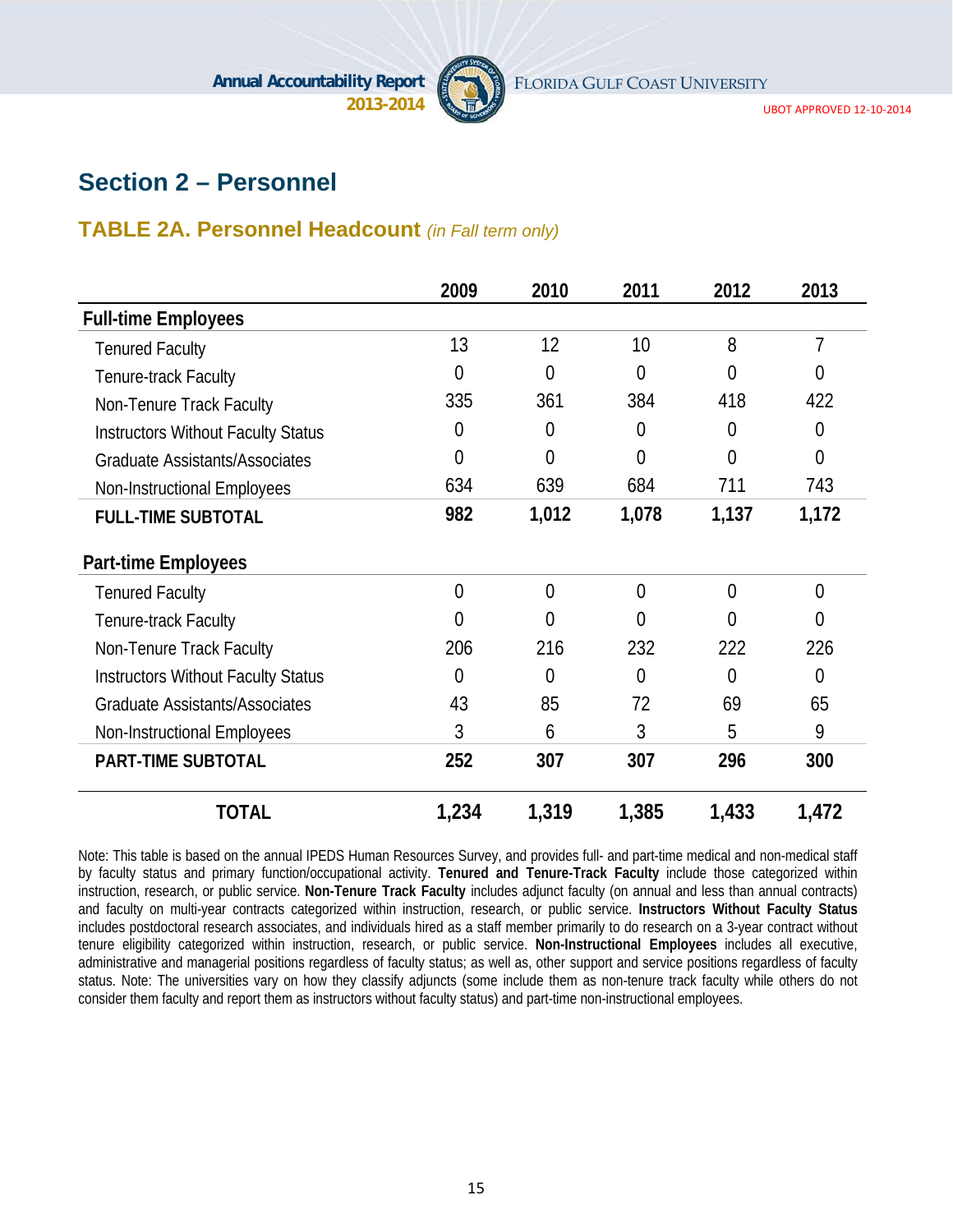

UBOT APPROVED 12‐10‐2014

### **Section 3 – Enrollment**

### **TABLE 3A. Headcount Enrollment by Student Type and Level**

|                              | <b>Fall 2009</b> | <b>Fall 2010</b> | <b>Fall 2011</b> | <b>Fall 2012</b> | <b>Fall 2013</b> |
|------------------------------|------------------|------------------|------------------|------------------|------------------|
| <b>TOTAL</b>                 | 11,105           | 12,038           | 12,655           | 13,442           | 14,074           |
| <b>UNDERGRADUATE</b>         |                  |                  |                  |                  |                  |
| FTIC (Regular Admit)         | 5,835            | 6,501            | 7,154            | 7,898            | 8,369            |
| FTIC (Profile Admit)         | 357              | 334              | 346              | 330              | 377              |
| <b>AA Transfers</b>          | 1,516            | 1,640            | 1,758            | 1,895            | 1,948            |
| <b>Other Transfers</b>       | 1,778            | 1,828            | 1,876            | 1,941            | 2,081            |
| Subtotal                     | 9,486            | 10,303           | 11,134           | 12,064           | 12,775           |
| <b>GRADUATE</b>              |                  |                  |                  |                  |                  |
| Master's                     | 1,003            | 1,086            | 998              | 920              | 863              |
| <b>Research Doctoral</b>     | 0                | 0                | 17               | 48               | 48               |
| <b>Professional Doctoral</b> | 44               | 67               | 74               | 80               | 76               |
| Dentistry                    | N                | N                | 0                | N                | 0                |
| Law                          |                  | O                | O                | 0                | 0                |
| Medicine                     | O                | 0                | O                | 0                | 0                |
| Nursing Practice             | ()               | O                | O                | O                | O                |
| Pharmacy                     | N                | N                | N                | N                | N                |
| Physical Therapist           | 44               | 67               | 74               | 80               | 76               |
| Veterinary Medicine          | 0                | N                | O                | N                | O                |
| Other                        | N                | N                | N                | N                | 0                |
| Subtotal                     | 1,047            | 1,153            | 1,089            | 1,048            | 987              |
| <b>UNCLASSIFIED</b>          |                  |                  |                  |                  |                  |
|                              | 572              | 582              | 432              | 330              | 312              |

Note: This table reports the number of students enrolled at the university by student type categories. The determination for undergraduate, graduate and unclassified is based on the institutional class level values. Unclassified refers to a student who has not yet been formally admitted into a degree program but is enrolled. The student type for undergraduates is based on the Type of Student at Time of Most Recent Admission. The student type for graduates is based on the degree that is sought and the student CIP code.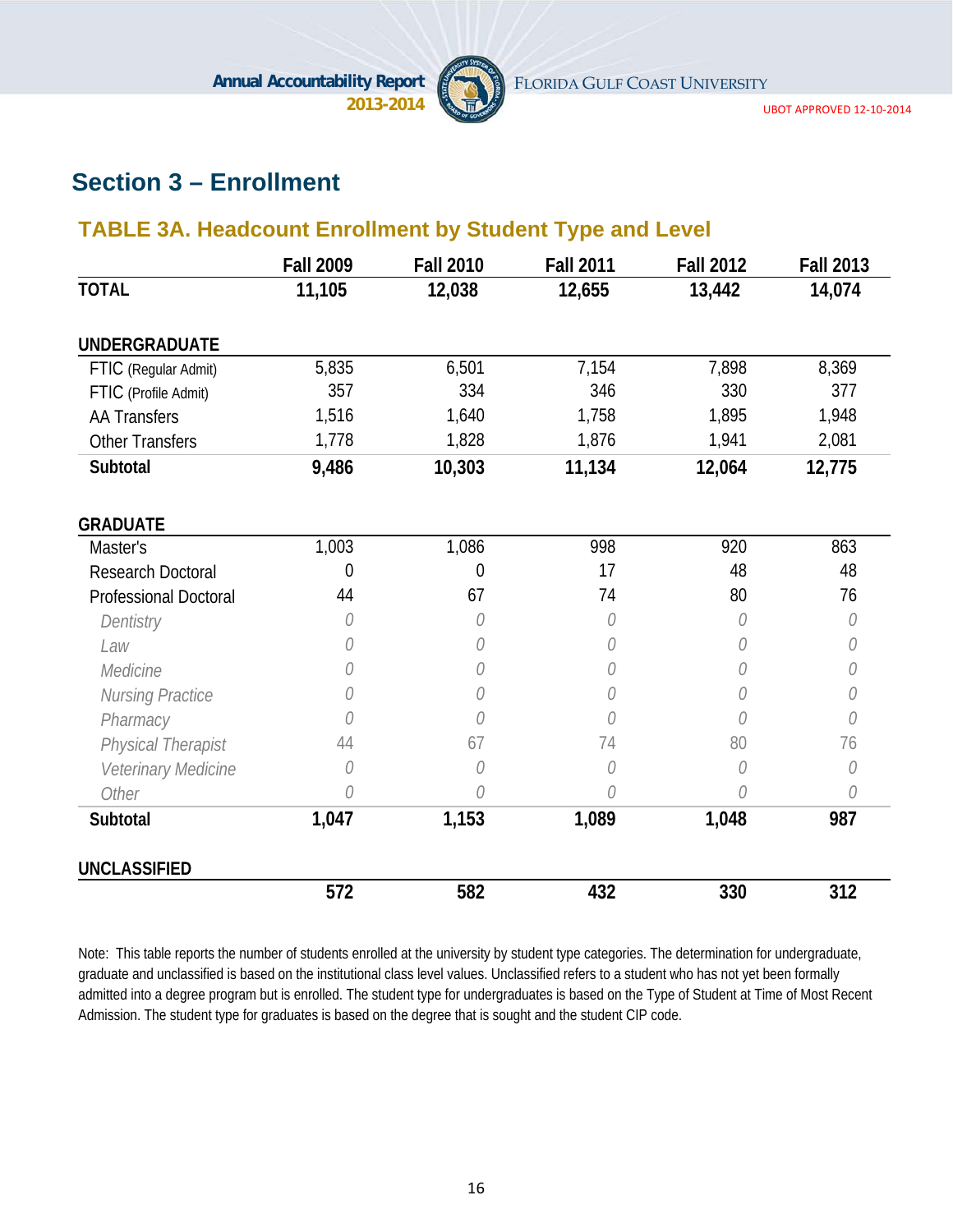

UBOT APPROVED 12‐10‐2014

### **Section 3 – Enrollment** *(continued)*

#### **TABLE 3B. Full-Time Equivalent (FTE) Enrollment** [State Fundable only]

|                              | 2011-12                 |               | 2012-13                 |               | 2013-14                 |               |
|------------------------------|-------------------------|---------------|-------------------------|---------------|-------------------------|---------------|
|                              | State-<br><b>Funded</b> | <b>Actual</b> | State-<br><b>Funded</b> | <b>Actual</b> | State-<br><b>Funded</b> | <b>Actual</b> |
| <b>FLORIDA RESIDENTS</b>     |                         |               |                         |               |                         |               |
| Lower-Division               | 2,224                   | 3,729         | 2,224                   | 4,036         |                         | 4,280         |
| <b>Upper-Division</b>        | 2,319                   | 3,282         | 2,319                   | 3,324         |                         | 3,477         |
| Master's (GRAD I)            | 510                     | 579           | 510                     | 517           |                         | 492           |
| Doctoral (GRAD II)           | 10                      | 100           | 10                      | 122           |                         | 111           |
| Subtotal                     | 5,063                   | 7,689         | 5,063                   | 7,999         |                         | 8,360         |
|                              |                         |               |                         |               |                         |               |
| <b>NON-FLORIDA RESIDENTS</b> |                         |               |                         |               |                         |               |
| Lower-Division               |                         | 209           |                         | 211           |                         | 232           |
| <b>Upper-Division</b>        |                         | 115           |                         | 120           |                         | 128           |
| Master's (GRAD I)            |                         | 27            |                         | 19            |                         | 18            |
| Doctoral (GRAD II)           |                         | 5             |                         | 6             |                         | 8             |
| Subtotal                     | 310                     | 355           | 310                     | 356           |                         | 385           |
|                              |                         |               |                         |               |                         |               |
| <b>TOTAL FTE</b>             |                         |               |                         |               |                         |               |
| Lower-Division               |                         | 3,937         |                         | 4,247         | 2,404                   | 4,512         |
| <b>Upper-Division</b>        |                         | 3,397         |                         | 3,444         | 2,427                   | 3,605         |
| Master's (GRAD I)            |                         | 606           |                         | 537           | 532                     | 510           |
| Doctoral (GRAD II)           |                         | 105           |                         | 128           | 10                      | 119           |
| <b>Total</b>                 | 5,373                   | 8,045         | 5,373                   | 8,355         | 5,373                   | 8,745         |
| Total (US Definition)        | 7,164                   | 10,727        | 7,164                   | 11,140        | 7,164                   | 11,660        |

Notes: Full-time Equivalent (FTE) student is a measure of instructional effort (and student activity) that is based on the number of credit hours that students enroll by course level. FTE is based on the Florida definition, which divides undergraduate credit hours by 40 and graduate credit hours by 32 (US definition based on Undergraduate FTE = 30 and Graduate FTE = 24 credit hours). In 2013-14, the Florida Legislature chose to no longer separate funded non-resident FTE from funded resident FTE. **Funded** enrollment as reported in the General Appropriations Act and Board of Governors' Allocation Summary. **Actual** enrollment only reports 'state-fundable' FTE as reported by Universities to the Board of Governors in the Student Instruction File (SIF). Totals are actual and may not equal sum of reported student levels due to rounding of student level FTE. Total FTE are equal in tables 3B and 3C.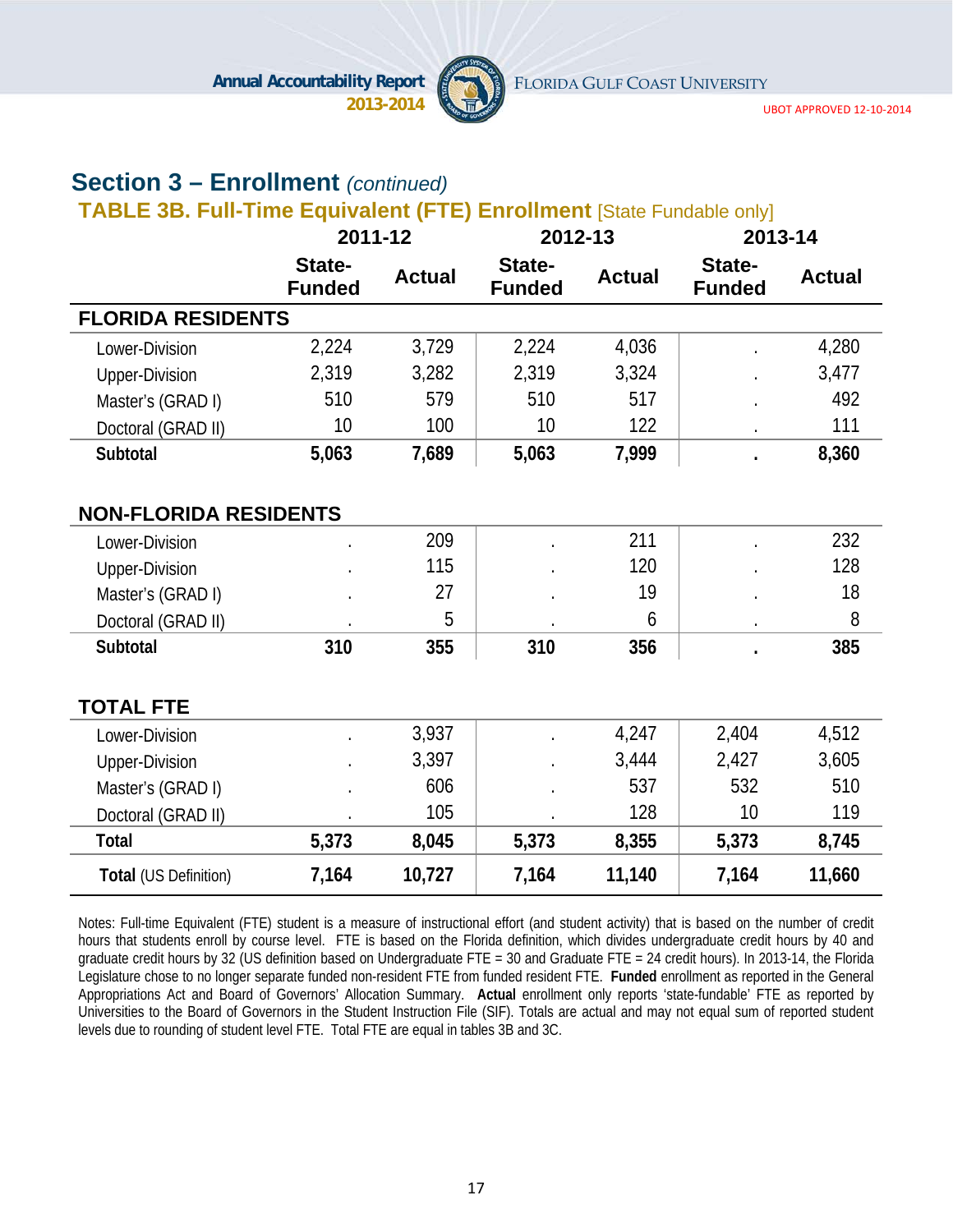

UBOT APPROVED 12‐10‐2014

### **Section 3 – Enrollment** *(continued)*

**TABLE 3C. Full-Time Equivalent (FTE) Enrollment by Method of Instruction** 

|                          | 2010-11 | 2011-12 | 2012-13 | 2013-14 |
|--------------------------|---------|---------|---------|---------|
| <b>TRADITIONAL</b>       |         |         |         |         |
| Lower-division           | 2,965   | 3,262   | 3,539   | 3,720   |
| Upper-division           | 2,608   | 2,778   | 2,815   | 2,979   |
| Master's (GRAD 1)        | 384     | 363     | 338     | 339     |
| Doctoral (GRAD 2)        | 63      | 69      | 85      | 89      |
| <b>Total</b>             | 6,020   | 6,472   | 6,776   | 7,128   |
| <b>HYBRID</b>            |         |         |         |         |
| Lower-division           | 78      | 69      | 73      | 48      |
| Upper-division           | 101     | 125     | 86      | 54      |
| Master's (GRAD 1)        | 111     | 74      | 53      | 38      |
| Doctoral (GRAD 2)        | 4       | 17      | 21      | 8       |
| <b>Total</b>             | 293     | 285     | 233     | 149     |
| <b>DISTANCE LEARNING</b> |         |         |         |         |
| Lower-division           | 586     | 607     | 635     | 743     |
| Upper-division           | 519     | 493     | 543     | 571     |
| Master's (GRAD 1)        | 167     | 169     | 146     | 132     |
| Doctoral (GRAD 2)        | 13      | 19      | 22      | 23      |
| Total                    | 1,285   | 1,287   | 1,346   | 1,469   |
| <b>TOTAL</b>             |         |         |         |         |
| Lower-division           | 3,629   | 3,937   | 4,247   | 4,512   |
| Upper-division           | 3,228   | 3,397   | 3,444   | 3,605   |
| Master's (GRAD 1)        | 662     | 606     | 537     | 510     |
| Doctoral (GRAD 2)        | 79      | 105     | 128     | 119     |
| <b>Total</b>             | 7,598   | 8,045   | 8,355   | 8,745   |

Note: Full-time Equivalent (FTE) student is a measure of instructional effort (and student activity) that is based on the number of credit hours that students enroll by course level. FTE is based on the Florida definition, which divides undergraduate credit hours by 40 and graduate credit hours by 32. **Distance Learning** is a course in which at least 80 percent of the direct instruction of the course is delivered using some form of technology when the student and instructor are separated by time or space, or both (per 1009.24(17), *F.S.*). **Hybrid** is a course where 50% to 79% of the instruction is delivered using some form of technology, when the student and instructor are separated by time or space, or both (per SUDS data element 2052). **Traditional (and Technology Enhanced)** refers to primarily face to face instruction utilizing some form of technology for delivery of supplemental course materials for *no more* than 49% of instruction (per SUDS data element 2052). Totals are actual and may not equal sum of reported student levels due to rounding of student level FTE. Total FTE are equal in tables 3B and 3C.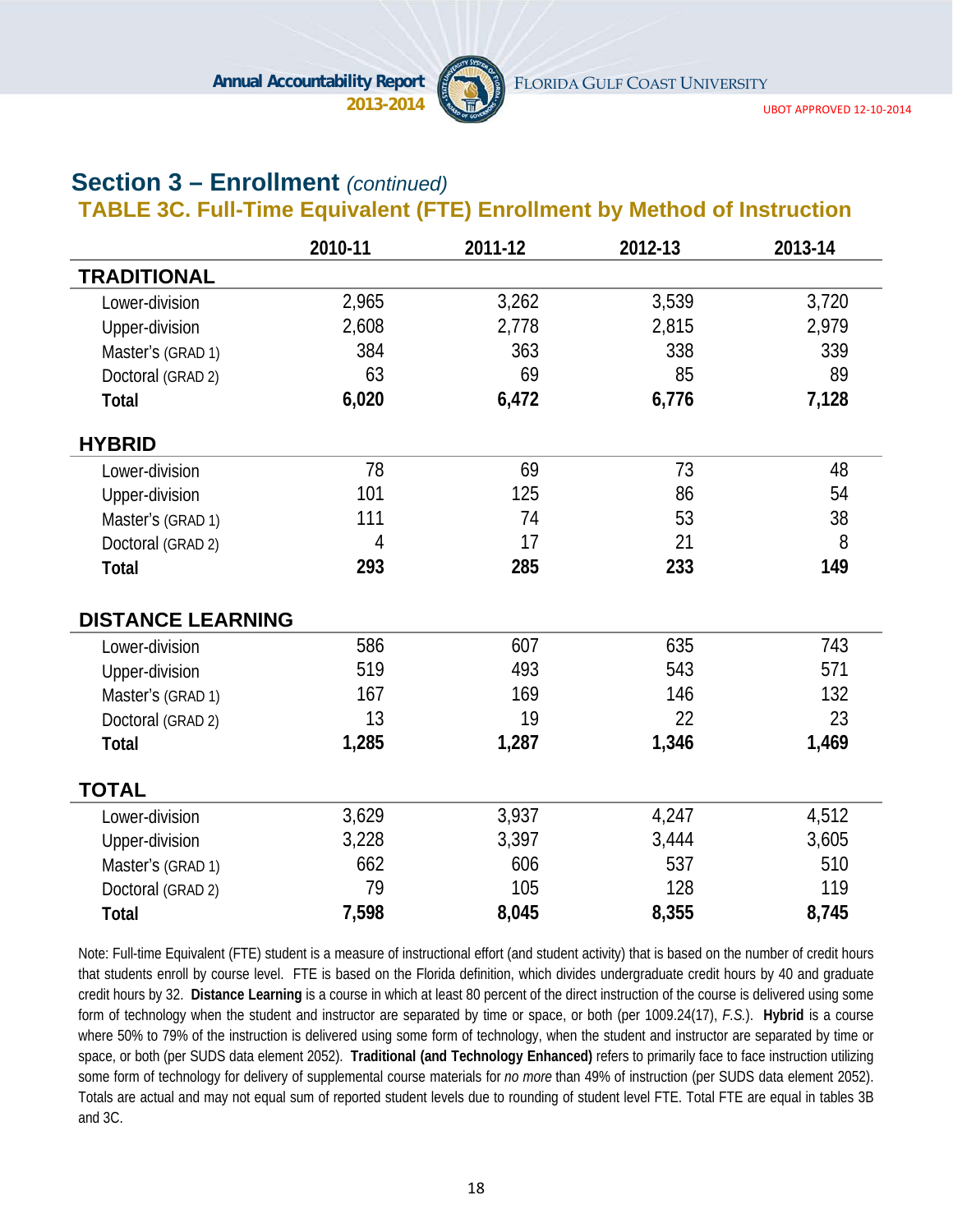

UBOT APPROVED 12‐10‐2014

### **Section 3 – Enrollment** *(continued)*

### **TABLE 3D. Headcount Enrollment by Military Status and Student Level**

|                           | <b>Fall 2010</b> | <b>Fall 2011</b> | <b>Fall 2012</b> | <b>Fall 2013</b> |
|---------------------------|------------------|------------------|------------------|------------------|
| <b>MILITARY</b>           |                  |                  |                  |                  |
| Unclassified              | 5                | $\overline{0}$   | 5                | 4                |
| Undergraduate             | 99               | 12               | 111              | 122              |
| Master's (GRAD 1)         | 10               | 4                | 14               | 5                |
| Doctoral (GRAD 2)         |                  | 0                |                  | 2                |
| Total                     | 115              | 16               | 131              | 133              |
| <b>ELIGIBLE DEPENDENT</b> |                  |                  |                  |                  |
| Unclassified              | $\overline{2}$   | $\overline{0}$   | 1                | $\overline{0}$   |
| Undergraduate             | 55               | 13               | 81               | 102              |
| Master's (GRAD 1)         |                  | 0                |                  | 2                |
| Doctoral (GRAD 2)         | 0                | 0                |                  |                  |
| Total                     | 58               | 13               | 84               | 105              |
| <b>NON-MILITARY</b>       |                  |                  |                  |                  |
| Unclassified              | 575              | 432              | 324              | 308              |
| Undergraduate             | 10,149           | 11,109           | 11,872           | 12,551           |
| Master's (GRAD 1)         | 1,036            | 977              | 885              | 856              |
| Doctoral (GRAD 2)         | 105              | 108              | 146              | 121              |
| Total                     | 11,865           | 12,626           | 13,227           | 13,836           |

Note: This table provides trend data on the number of students enrolled based on their military status. **Military** includes students who were classified as Active Duty, Veterans, National Guard, or Reservist.. **Eligible Dependents** includes students who were classified as eligible dependents (dependents who received veteran's benefits). **Non-Military** includes all other students.

#### **TABLE 3E. University Access Rate:** Undergraduate Enrollment with Pell Grant

|                         | <b>Fall 2009</b> | <b>Fall 2010</b> | <b>Fall 2011</b> | <b>Fall 2012</b> | <b>Fall 2013</b> |
|-------------------------|------------------|------------------|------------------|------------------|------------------|
| Pell Grant Recipients   | 2,244            | 3,070            | 3,726            | 4,208            | 4,400            |
| Percent with Pell Grant | 24%              | 30%              | 34%              | 35%              | 35%              |

Note: This table reports the University's Access Rate, which is a measure of the percentage of undergraduate students who have received a federal Pell grant award during a given Fall term. The top row reports the number of students who received a Pell Grant award. The bottom row provides the percentage of eligible students that received a Pell Grant award.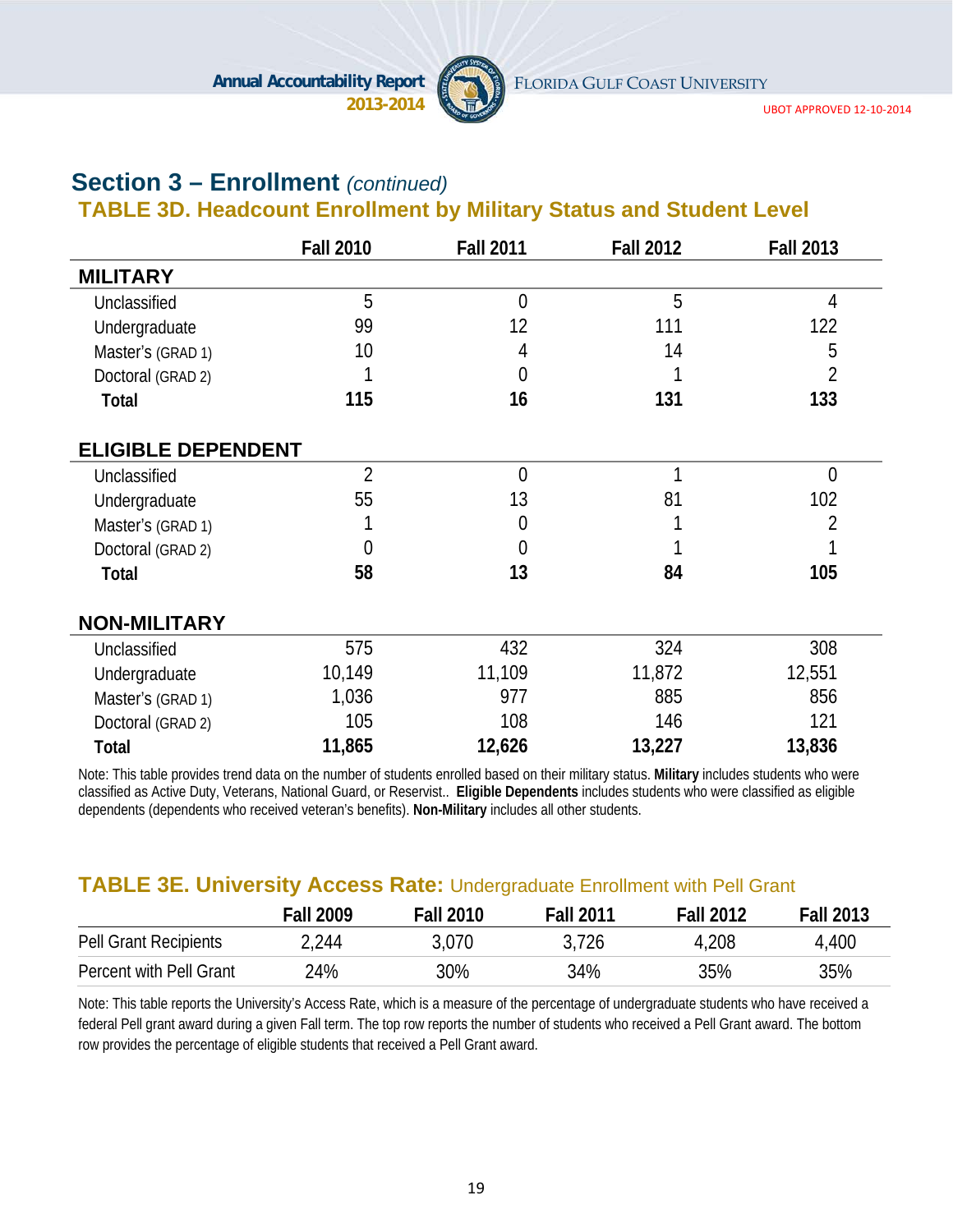

UBOT APPROVED 12‐10‐2014

### **Section 4 – Undergraduate Education**

#### **TABLE 4A. Baccalaureate Degree Program Changes in AY 2013-14**

| <b>Title of Program</b>                                | Six-digit<br><b>CIP</b><br>Code | Degree<br>Level  | Date of<br><b>UBOT</b><br>Action | <b>Starting</b><br>or Ending<br>Term | <b>Comments</b> |  |  |
|--------------------------------------------------------|---------------------------------|------------------|----------------------------------|--------------------------------------|-----------------|--|--|
| <b>New Programs</b>                                    |                                 |                  |                                  |                                      |                 |  |  |
| Biochemistry                                           | 26.0202                         | <b>Bachelors</b> | 15-Apr-14                        | <b>FALL 2014</b>                     |                 |  |  |
| <b>Terminated Programs</b>                             |                                 |                  |                                  |                                      |                 |  |  |
| <b>None</b>                                            |                                 |                  |                                  |                                      |                 |  |  |
| <b>Programs Suspended for New Enrollments</b>          |                                 |                  |                                  |                                      |                 |  |  |
| Spanish Language and Literature                        | 16.0905                         | <b>Bachelors</b> |                                  | <b>FALL 2011</b>                     |                 |  |  |
| Health/Health Care<br>Administration/Management        | 51.0701                         | <b>Bachelors</b> |                                  | <b>FALL 2008</b>                     |                 |  |  |
| Liberal Arts and Sciences/Liberal Studies              | 24.0101                         | <b>Bachelors</b> |                                  | <b>FALL 2008</b>                     |                 |  |  |
| <b>General Studies</b>                                 | 24.0102                         | <b>Bachelors</b> |                                  | <b>FALL 2005</b>                     |                 |  |  |
| New Programs Considered By University But Not Approved |                                 |                  |                                  |                                      |                 |  |  |
| None                                                   |                                 |                  |                                  |                                      |                 |  |  |

Note: This table does not include new majors or concentrations added under an existing degree program CIP Code. This table reports the new and terminated program changes based on Board action dates between May 5, 2013 and May 4, 2014.

**New Programs** are proposed new degree programs that have been completely through the approval process at the university and, if appropriate, the Board of Governors. Does not include new majors or concentrations added under an existing degree program CIP Code.

**Terminated Programs** are degree programs for which the entire CIP Code has been terminated and removed from the university's inventory of degree programs. Does not include majors or concentrations terminated under an existing degree program CIP Code if the code is to remain active on the academic degree inventory.

**Programs Suspended for New Enrollments** are degree programs for which enrollments have been temporarily suspended for the entire CIP Code, but the program CIP Code has not been terminated. Does not include majors or concentrations suspended under an existing degree program CIP Code if the code is to remain active on the academic degree inventory and new enrollments in any active major will be reported. Programs included in this list may have been suspended for new enrollments sometime in the past and have continued to be suspended at least one term of this academic year.

**New Programs Considered by University But Not Approved** includes any programs considered by the university board of trustees, or any committee of the board, but not approved for implementation. Also include any programs that were returned prior to board consideration by the university administration for additional development, significant revisions, or re-conceptualization; regardless of whether the proposal was eventually taken to the university board for approval. Count the returns once per program, not multiple times the proposal was returned for revisions, unless there is a total re-conceptualization that brings forward a substantially different program in a different CIP Code.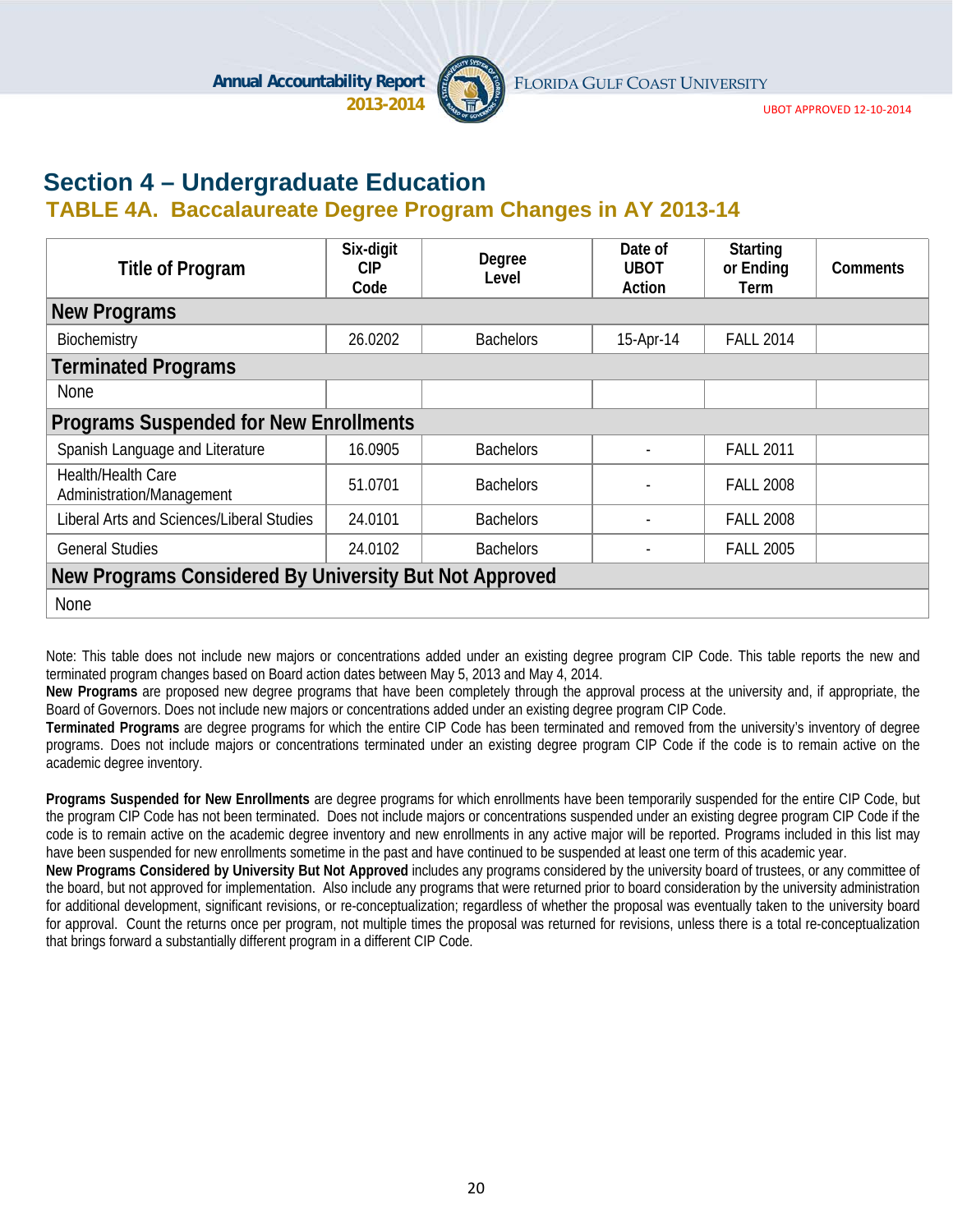

FLORIDA GULF COAST UNIVERSITY

**2013-14** 

### **Section 4 – Undergraduate Education** *(continued)*

#### **TABLE 4B. Full-time, First-Time-in-College (FTIC) Retention Rates**

*Retained in the Second Fall Term at Same University*

|                                         | 2009-10 | 2010-11 | 2011-12 | 2012-13 | 2013-14<br>Preliminary |
|-----------------------------------------|---------|---------|---------|---------|------------------------|
| Cohort Size                             | 1,961   | 2,197   | 2,527   | 2,686   | 2,670                  |
| % Retained                              | 74%     | 75%     | 76%     | 76%     | 78%                    |
| % Retained<br>with GPA of 2.0 or higher | 67%     | 66%     | 68%     | 70%     | 72%                    |

Notes: **Cohorts** are based on undergraduate students who enter the institution in the Fall term (or Summer term and continue into the Fall term). **Percent Retained** is based on student enrollment in the Fall term following their first year. **Percent Retained with GPA Above 2.0** is based on student enrollment in the Fall term following their first years for those students with a GPA of 2.0 or higher at the end of their first year (Fall, Spring, Summer). The most recent year of Retention data is based on preliminary data (SIFP file) that is comparable to the final data (SIF file) but may be revised in the following years based on changes in student cohorts. The historical retention rates with GPAs above 2, have been revised since the 2012-13 Accountability report to fix an error that impacted every institutions rates.

### **TABLE 4C. Full-time, First-Time-in-College (FTIC) Six-Year Graduation Rates**

| Term of Entry         | 2004-10 | 2005-11 | 2006-12 | 2007-13 | 2008-14<br>Preliminary |
|-----------------------|---------|---------|---------|---------|------------------------|
| Cohort Size           | 909     | 1,218   | 1,485   | 1,687   | 1,771                  |
| % Graduated           | 47%     | 45%     | 45%     | 44%     | 49%                    |
| % Still Enrolled      | 7%      | 5%      | 6%      | 7%      | 5%                     |
| <i>% Success Rate</i> | 54%     | 50%     | 51%     | 51%     | 54%                    |

Notes: **Cohorts** are based on undergraduate students who enter the institution in the Fall term (or Summer term and continue into the Fall term). **Percent Graduated** is based on federal rate and does not include students who originally enroll as part-time students, or who transfer into the institution. This metric complies with the requirements of the federal Student Right to Know Act that requires institutions to report the completion status at 150% of normal time (or six years). **Success Rate** measures the percentage of an initial cohort of students who have either graduated or are still enrolled at the same university. Since degrees can be awarded after the last semester of coursework, the most recent year of data in this table provides preliminary data that may change with the addition of "late degrees". Late degrees reported in conjunction with the IPEDS Graduation Rate Survey due in mid-April will be reflected in the following year.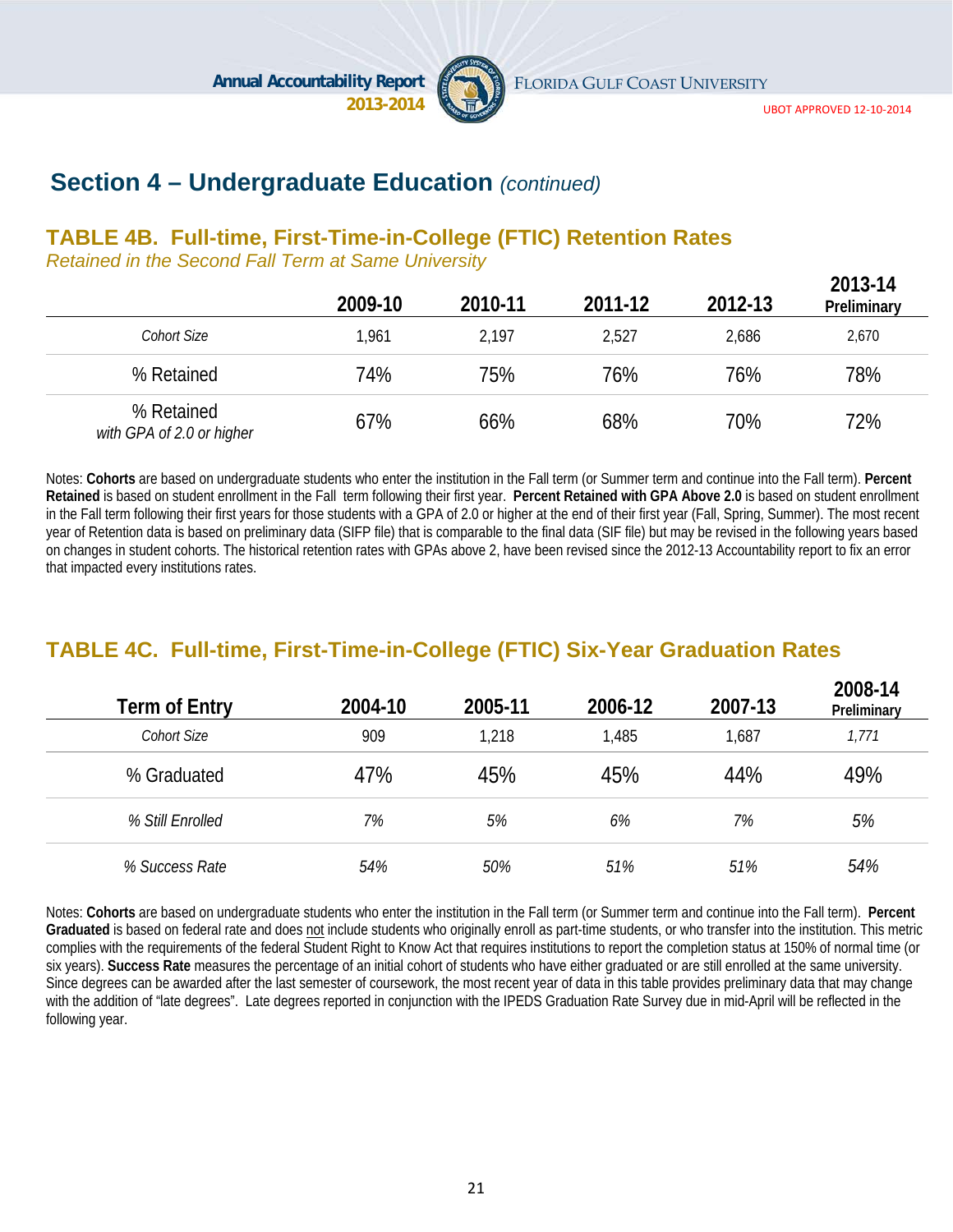

UBOT APPROVED 12‐10‐2014

### **Section 4 – Undergraduate Education** *(continued)*

**TABLE 4D. FTIC Graduation Rates** *(includes Full- and Part-time students)*

| 4 – Year Rates       | 2006-10 | 2007-11 | 2008-12 | 2009-13 | 2010-14<br>Preliminary |
|----------------------|---------|---------|---------|---------|------------------------|
| <b>Cohort Size</b>   | 1,587   | 1,792   | 1,814   | 1,980   | 2,221                  |
| Same University      | 21%     | 21%     | 23%     | 21%     | 20%                    |
| Other SUS University | 2%      | 3%      | 3%      | 4%      | 4%                     |
| <b>TOTAL</b>         | 24%     | 25%     | 26%     | 25%     | 24%                    |
| 6 – Year Rates       | 2004-10 | 2005-11 | 2006-12 | 2007-13 | 2008-14<br>Preliminary |
| <b>Cohort Size</b>   | 959     | 1,312   | 1,587   | 1,792   | 1,814                  |
| Same University      | 45%     | 44%     | 44%     | 43%     | 49%                    |
| Other SUS University | 5%      | 10%     | 9%      | 8%      | 11%                    |
| <b>TOTAL</b>         | 51%     | 54%     | 53%     | 51%     | 59%                    |

Notes: (1) Cohorts are based on undergraduate students who enter the institution in the Fall term (or Summer term and continue into the Fall term). Firsttime-in-college (FTIC) cohort is defined as undergraduates entering in fall term (or summer continuing to fall) with fewer than 12 hours earned after high school graduation. Students of degree programs longer than four years (eg, PharmD) are included in the cohorts. The initial cohorts can be revised to remove students, who have allowable exclusions as defined by IPEDS, from the cohort. (2) **Graduates** are students in the cohort who have graduated by the summer term in their fourth or sixth year. Degree data often includes 'late degrees' which are degrees that were awarded in a previous term, but reported to SUDS later; so, the most recent year of data in this table only provides preliminary graduation rate data that may change with the addition of "late degrees". Late degrees reported in conjunction with the IPEDS Graduation Rate Survey due in mid-February will be reflected in the following year. **Same University** provides data for students in the cohort who graduated from the same institution. **Other SUS University** provides data for students in the cohort who graduated from a different SUS institution. **Outside the SUS** provides data for students in the cohort who did not graduate from the SUS, but did graduate from another institution outside the State University System.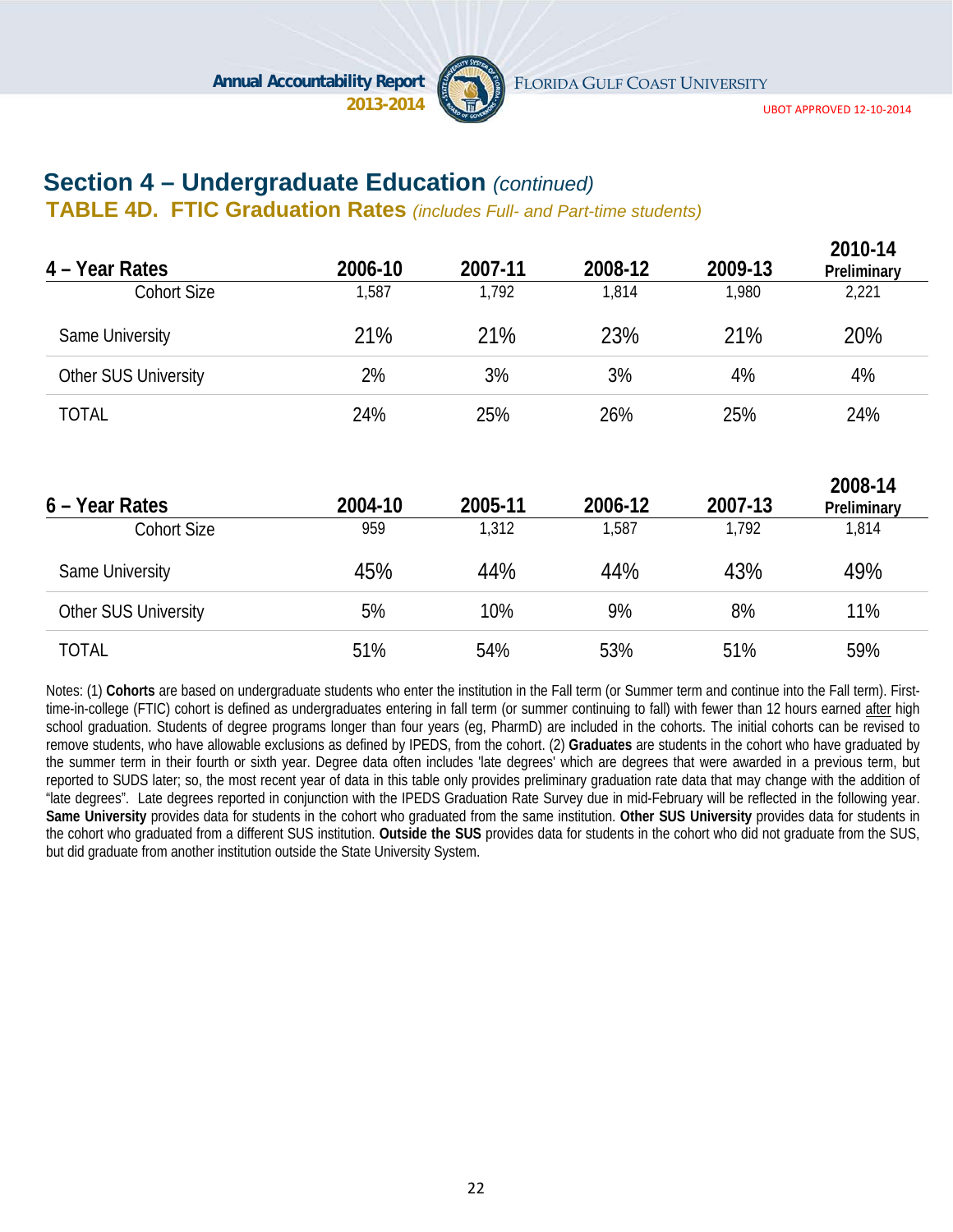

UBOT APPROVED 12‐10‐2014

**2012-14** 

# **Section 4 – Undergraduate Education** *(continued)*

### **TABLE 4E. AA Transfer Graduation Rates**

| 2 – Year Rates                 | 2008-10 | 2009-11 | 2010-12 | 2011-13 | ZU 1 Z - 14<br>Preliminary |
|--------------------------------|---------|---------|---------|---------|----------------------------|
| <b>Cohort Size</b>             | 309     | 354     | 414     | 427     | 441                        |
| Same University                | 31%     | 30%     | 26%     | 28%     | 24%                        |
| Other SUS University           | 0%      | 1%      | 0%      | 1%      | 0%                         |
| <b>State University System</b> | 31%     | 31%     | 26%     | 29%     | 24%                        |
| 4 - Year Rates                 | 2006-10 | 2007-11 | 2008-12 | 2009-13 | 2010-14<br>Preliminary     |
| <b>Cohort Size</b>             | 251     | 331     | 309     | 354     | 414                        |
| Same University                | 63%     | 62%     | 63%     | 67%     | 64%                        |
| Other SUS University           | 3%      | 3%      | 2%      | 3%      | 2%                         |
| <b>State University System</b> | 67%     | 65%     | 64%     | 70%     | 66%                        |

Notes: AA Transfer cohort is defined as undergraduates entering in the fall term (or summer continuing to fall) and having earned an AA degree from an institution in the Florida College System. (1) Cohorts are based on undergraduate students who enter the institution in the Fall term (or Summer term and continue into the Fall term); (2) Success Rate measures the percentage of an initial cohort of students who have either graduated or are still enrolled; (3) since degrees can be awarded after the last semester of coursework, the most recent year of data in this table provides preliminary graduation rate data that may change with the addition of "late degrees". Late degrees reported in conjunction with the IPEDS Graduation Rate Survey due in mid-April will be reflected in the following year.

### **TABLE 4F. Other Transfer Graduation Rates**

| 5 – Year Rates                 | 2005-10 | 2006-11 | 2007-12 | 2008-13 | 2008-14<br>Preliminary |
|--------------------------------|---------|---------|---------|---------|------------------------|
| <b>Cohort Size</b>             | 584     | 587     | 588     | 565     | 583                    |
| Same University                | 54%     | 54%     | 54%     | 55%     | 52%                    |
| <b>Other SUS University</b>    | 4%      | 4%      | 3%      | 4%      | 3%                     |
| <b>State University System</b> | 57%     | 57%     | 56%     | 59%     | 55%                    |

Notes: (1) Cohorts are based on undergraduate students who enter the institution in the Fall term (or Summer term and continue into the Fall term); (2) Success Rate measures the percentage of an initial cohort of students who have either graduated or are still enrolled; (3) since degrees can be awarded after the last semester of coursework, the most recent year of data in this table provides preliminary graduation rate data that may change with the addition of "late degrees". Late degrees reported in conjunction with the IPEDS Graduation Rate Survey due in mid-April will be reflected in the following year.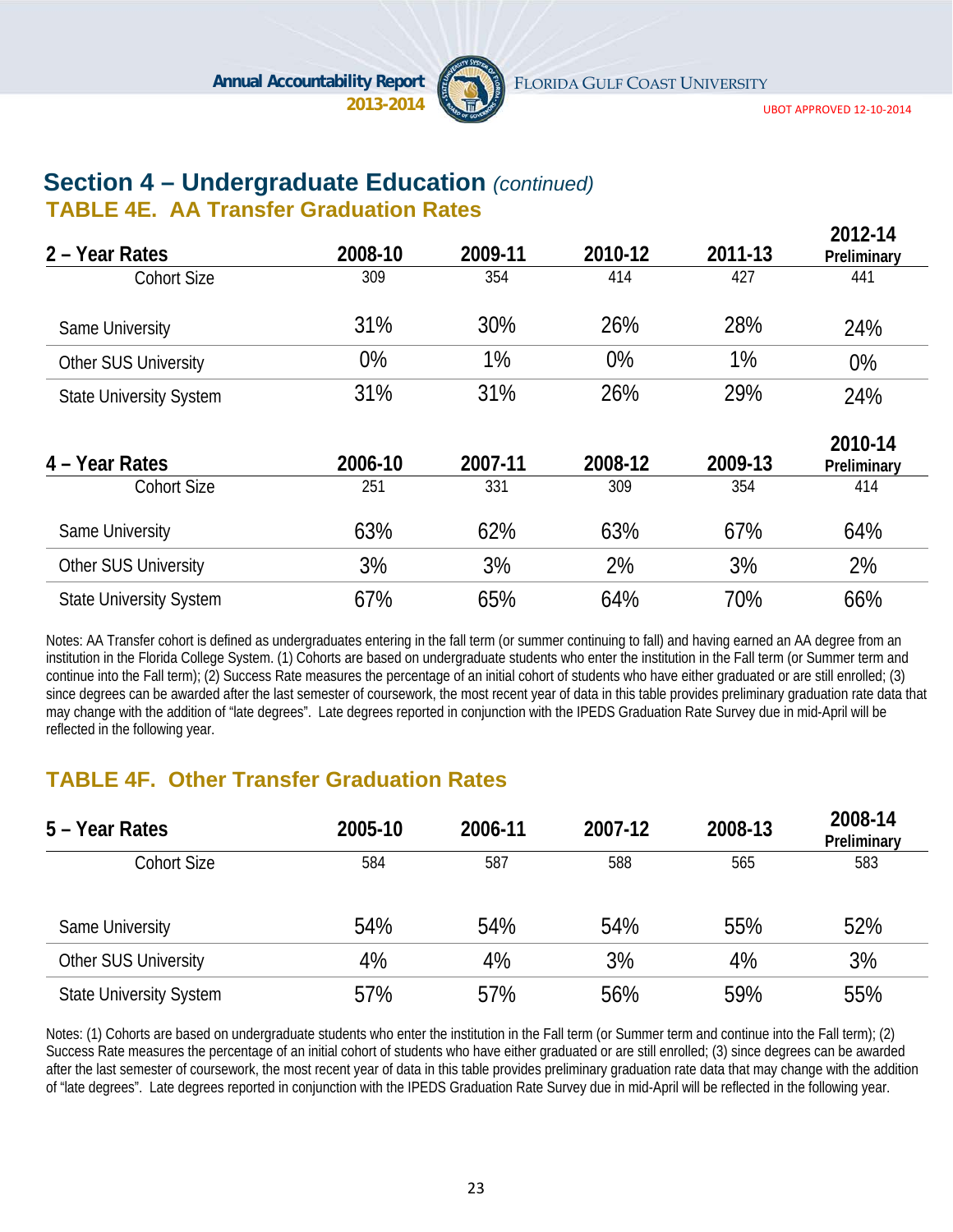

### **Section 4 – Undergraduate Education** *(continued)*

#### **TABLE 4G. Baccalaureate Degrees Awarded**

|                              | 2009-10 | 2010-11 | 2011-12 | 2012-13 | 2013-14 |
|------------------------------|---------|---------|---------|---------|---------|
| <b>TOTAL</b> (First Majors)  | 1,461   | 1,616   | 744     | 1,875   | 1,864   |
| <b>TOTAL</b> (Second Majors) |         |         | 53      | 44      | 45      |

Note: This table reports the number of degrees awarded by academic year. **First Majors** include the most common scenario of one student earning one degree in one Classification of Instructional Programs (CIP) code. In those cases where a student earns a baccalaureate degree under two different degree CIPs, a distinction is made between "dual degrees" and "dual majors." Also included in first majors are "dual degrees" which are counted as separate degrees (i.e., counted twice). In these cases, both degree CIPs receive a "degree fraction" of 1.0. **Second Majors** include all dual/second majors (i.e., degree CIP receive a degree fraction that is less than 1). The calculation of degree fractions is made according to each institution's criteria. The calculation for the number of second majors rounds each degree CIP's fraction of a degree up to 1 and then sums the total. Second Majors are typically used when providing degree information by discipline/CIP, to better conveys the number of graduates who have specific skill sets associated with each discipline.

#### **TABLE 4H. Baccalaureate Degrees in Programs of Strategic Emphasis (PSE)**  [Includes Second Majors]

|                             | 2009-10 | 2010-11 | 2011-12        | 2012-13 | 2013-14 |
|-----------------------------|---------|---------|----------------|---------|---------|
| <b>STEM</b>                 | 244     | 309     | 313            | 367     | 390     |
| <b>HEALTH</b>               | 147     | 130     | 147            | 161     | 182     |
| <b>GLOBALIZATION</b>        | 2       | 6       | $\overline{2}$ | 4       | 2       |
| <b>EDUCATION</b>            | 175     | 168     | 178            | 190     | 174     |
| <b>GAP ANALYSIS</b>         | 106     | 132     | 122            | 119     | 114     |
| <b>SUBTOTAL</b>             | 674     | 745     | 762            | 841     | 862     |
| <b>PSE PERCENT OF TOTAL</b> | 46%     | 45%     | 42%            | 44%     | 45%     |

Notes: This is a count of baccalaureate degrees awarded within specific Programs of Strategic Emphasis, as determined by the Board of Governors staff with consultation with business and industry groups and input from universities – for more information see:

http://www.flbog.edu/pressroom/strategic\_emphasis/. The Board of Governors revised the list of Programs of Strategic Emphasis in November 2013, and the new categories were applied to the historical degrees. A student who has multiple majors in the subset of targeted Classification of Instruction Program codes will be counted twice (i.e., second-majors are included).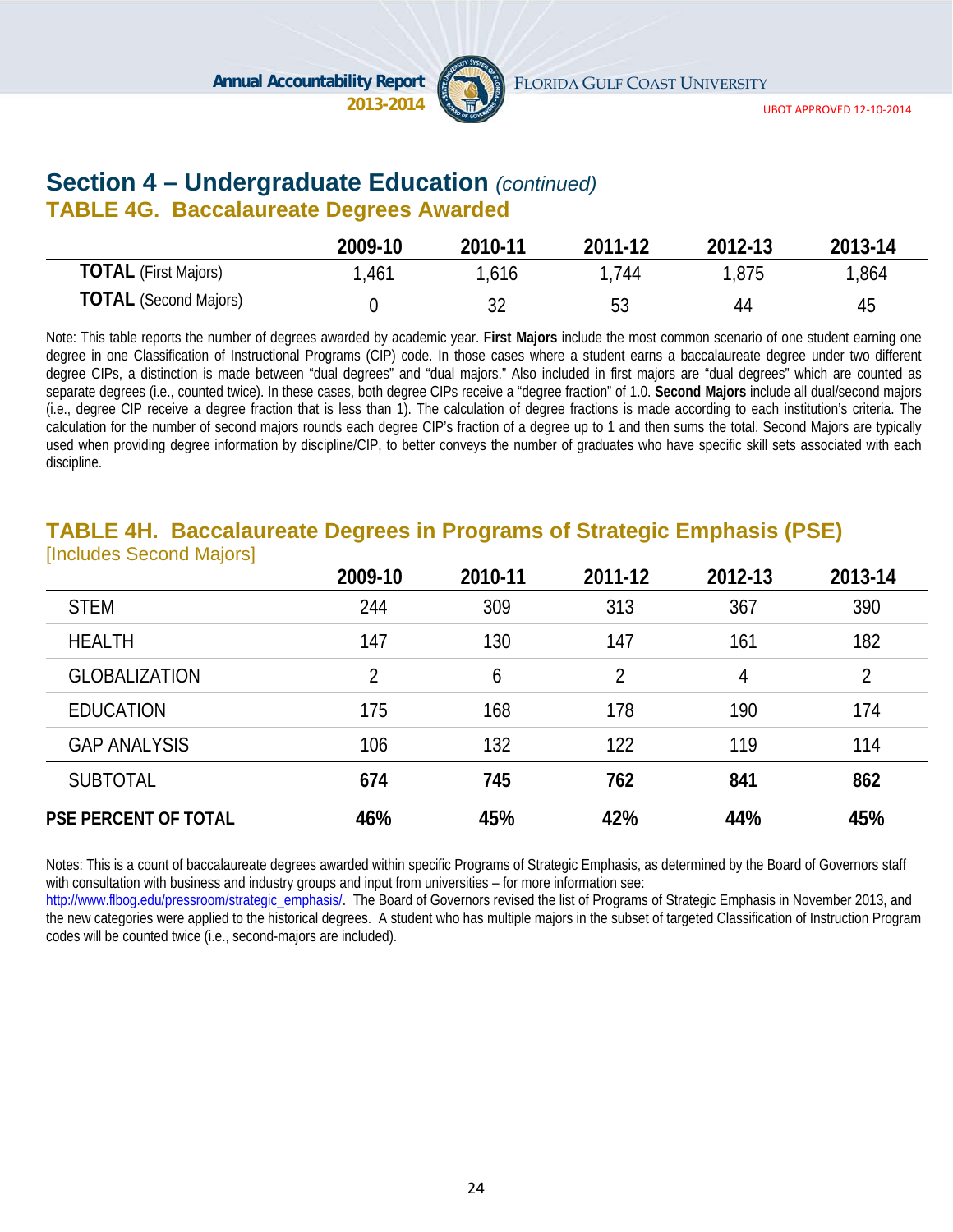

UBOT APPROVED 12‐10‐2014

### **Section 4 – Undergraduate Education** *(continued)* **TABLE 4I. Baccalaureate Degrees Awarded to Underrepresented Groups**

|                              | 2009-10 | 2010-11 | 2011-12 | 2012-13 | 2013-14 |
|------------------------------|---------|---------|---------|---------|---------|
| <b>Non-Hispanic Black</b>    |         |         |         |         |         |
| Number of Degrees            | 77      | 76      | 79      | 118     | 114     |
| Percentage of Degrees        | 5%      | 5%      | 5%      | 6%      | 6%      |
| <b>Hispanic</b>              |         |         |         |         |         |
| Number of Degrees            | 176     | 213     | 228     | 309     | 338     |
| Percentage of Degrees        | 12%     | 14%     | 13%     | 17%     | 19%     |
| <b>Pell-Grant Recipients</b> |         |         |         |         |         |
| Number of Degrees            | 439     | 573     | 745     | 885     | 880     |
| Percentage of Degrees        | 30%     | 36%     | 43%     | 48%     | 48%     |

Note: **Non-Hispanic Black** and **Hispanic** do not include students classified as Non-Resident Alien or students with a missing race code. Students who earn two distinct degrees in the same term are counted twice – whether their degrees are from the same six-digit CIP code or different CIP codes. Students who earn only one degree are counted once – even if they completed multiple majors or tracks. Percentage of Degrees is based on the number of baccalaureate degrees awarded to non-Hispanic Black and Hispanic students divided by the total degrees awarded - excluding those awarded to nonresident aliens and unreported.

**Pell-Grant recipients** are defined as those students who have received a Pell grant from any SUS Institution within six years of graduation - excluding those awarded to non-resident aliens, who are only eligible for Pell grants in special circumstances. Percentage of Degrees is based on the number of baccalaureate degrees awarded to Pell recipients, as shown above, divided by the total degrees awarded - excluding those awarded to non-resident aliens.

**Notes on Trends:** In 2007, the US Department of Education re-classified the taxonomy for self-reported race/ethnicity categories and allowed universities a two-year phase-in process before all institutions were required to report based on the new categories for the 2011-12 academic year. This reclassification will impact trends.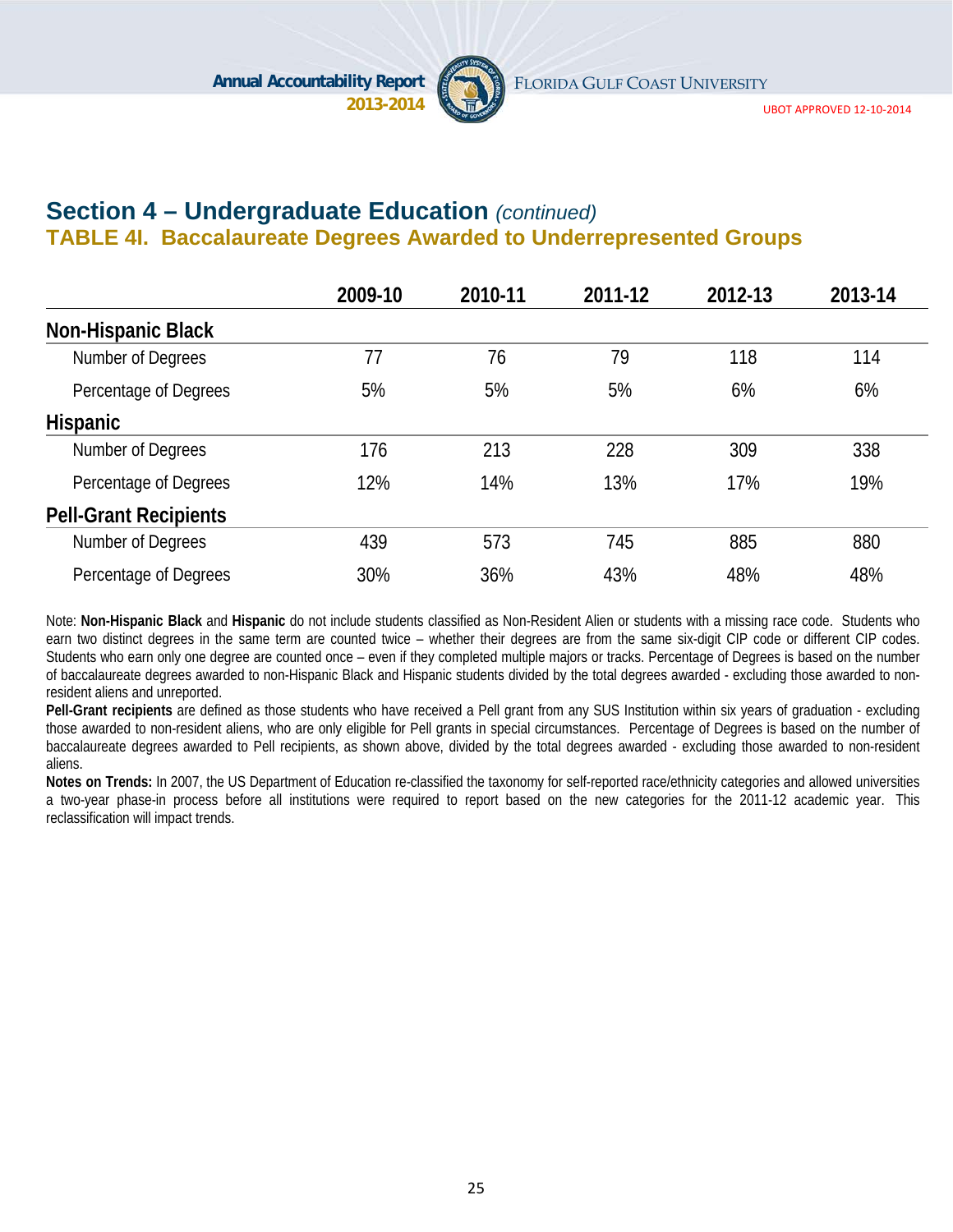

#### **Section 4 – Undergraduate Education** *(continued)*  **TABLE 4J. Baccalaureate Degrees Without Excess Credit Hours**

|                        | 2009-10 | 2010-11 | 2011-12 | $2012 - 13$ * | 2013-14 |
|------------------------|---------|---------|---------|---------------|---------|
| <b>FTIC</b>            | 66%     | 67%     | 67%     | 66%           | 65%     |
| <b>AA Transfers</b>    | 80%     | 74%     | 76%     | 85%           | 86%     |
| <b>Other Transfers</b> | 71%     | 63%     | 67%     | 78%           | 80%     |
| <b>TOTAL</b>           | 72%     | 68%     | 70%     | 73%           | 73%     |

Notes: This table is based on statute 1009.286 (see link), and excludes certain types of student credits (ie, accelerated mechanisms, remedial coursework, non-native credit hours that are not used toward the degree, non-native credit hours from failed, incomplete, withdrawn, or repeated courses, credit hours from internship programs, credit hours up to 10 foreign language credit hours for transfer students in Florida, and credit hours earned in military science courses that are part of the Reserve Officers' Training Corps (ROTC) program). This metric is not the same as the Excess Hours Surcharge, which has multiple cohorts with varying fee rates. This table reports the percentage of baccalaureate degrees awarded within 110% of the catalog hours required for a degree based on the Board of Governors Academic Program Inventory. This calculation is based on Hours To Degree data submitted by universities to the Board of Governors and excludes recent graduates who have already earned a baccalaureate degree. Note\*: Improvements were made to data collection process beginning with 2012-13 data to better account for high school dual enrolled credits that are exempt from the excess hour calculation. Also, 2012- 13 data marked a slight methodological change in how the data is calculated. Each CIP code's required number of 'catalog hours' was switched to the officially approved hours as reported within the Board of Governors' Academic Program Inventory – instead of the catalog hours reported by the university on the HTD files.

### **TABLE 4K. Undergraduate Course Offerings**

|                                                           | <b>Fall 2009</b> | <b>Fall 2010</b> | <b>Fall 2011</b> | <b>Fall 2012</b> | <b>Fall 2013</b> |
|-----------------------------------------------------------|------------------|------------------|------------------|------------------|------------------|
| Number of<br><b>Course Sections</b>                       | 1,289            | 1.413            | 1.216            | 1,260            | 1,269            |
| Percentage of Undergraduate Course Sections by Class Size |                  |                  |                  |                  |                  |
| Fewer than 30 Students                                    | 56%              | 54%              | 56%              | 53%              | 50%              |
| 30 to 49 Students                                         | 33%              | 34%              | 31%              | 31%              | 33%              |
| 50 to 99 Students                                         | 10%              | 10%              | 12%              | 14%              | 15%              |
| 100 or More Students                                      | 2%               | 2%               | 1%               | 2%               | 1%               |

Notes: This data is based on Common Data Set (CDS) definitions. According to CDS, a "class section is an organized course offered for credit, identified by discipline and number, meeting at a stated time or times in a classroom or similar setting, and not a subsection such as a laboratory or discussion session. Undergraduate class sections are defined as any sections in which at least one degree-seeking undergraduate student is enrolled for credit. Exclude distance learning classes and noncredit classes and individual instruction such as dissertation or thesis research, music instruction, or one-to-one readings. Exclude students in independent study, co-operative programs, internships, foreign language taped tutor sessions, practicums, and all students in one-on-one classes.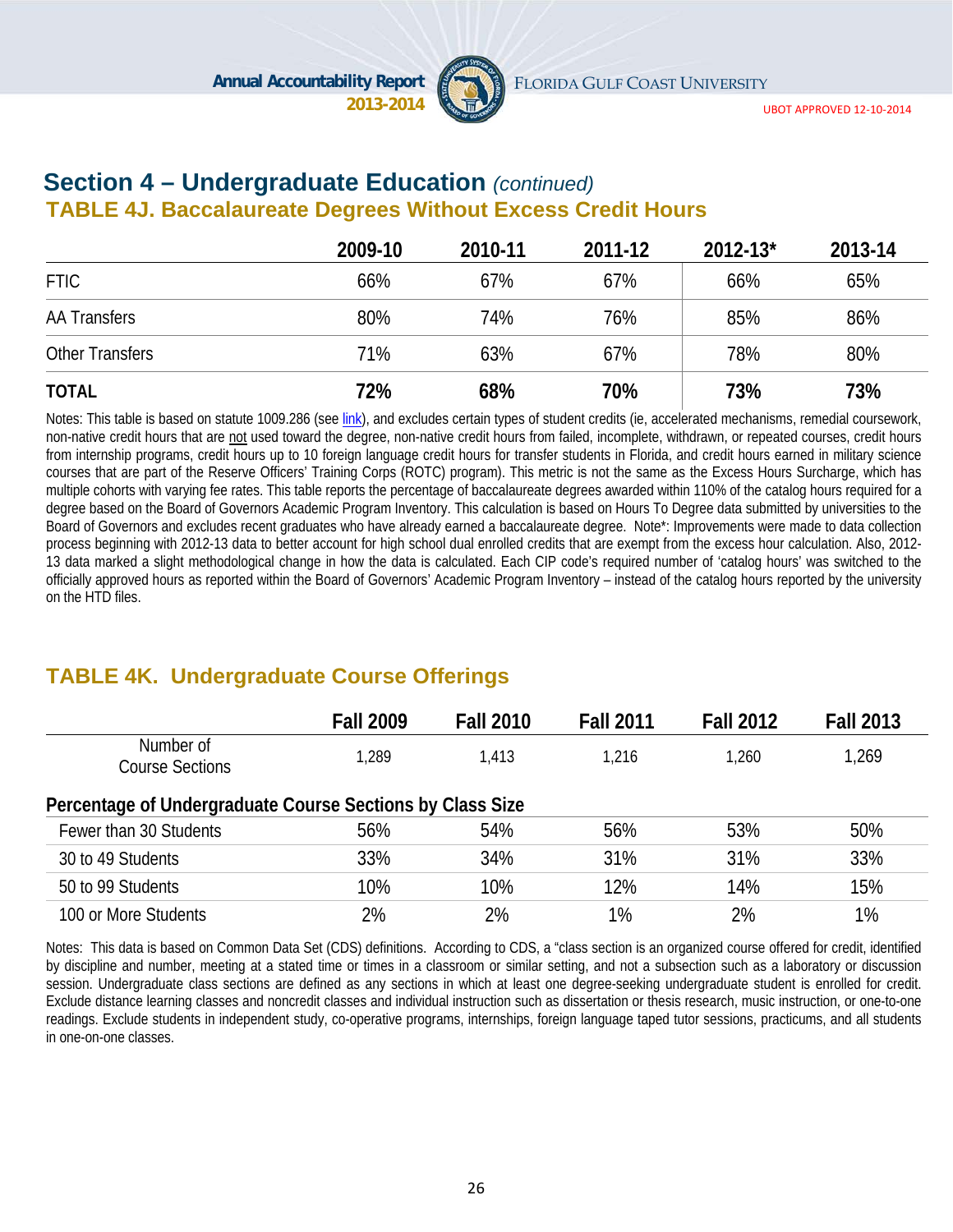

# **Section 4 – Undergraduate Education** *(continued)*

### **TABLE 4L. Percentage of Undergraduate Credit Hours Taught by Instructor Type**

|                          | 2009-10 | 2010-11 | 2011-12 | 2012-13 | 2013-14 |
|--------------------------|---------|---------|---------|---------|---------|
| Faculty                  | 78%     | 79%     | 76%     | 80%     | 79%     |
| <b>Adjunct Faculty</b>   | 21%     | 20%     | 21%     | 19%     | 19%     |
| <b>Graduate Students</b> | 1%      | $1\%$   | 2%      | $1\%$   | 1%      |
| Other Instructors        | 1%      | 1%      | 1%      | $0\%$   | 1%      |

Note: The total number of undergraduate state fundable credit hours taught will be divided by the undergraduate credit hours taught by each instructor type to create a distribution of the percentage taught by each instructor type. Four instructor types are defined as faculty (pay plans 01, 02, and 22), OPS faculty (pay plan 06), graduate student instructors (pay plan 05), and others (all other pay plans). If a course has more than one instructor, then the university's reported allocation of section effort will determine the allocation of the course's total credit hours to each instructor. The definition of faculty varies for Tables 4L, 4M and 4N. For Faculty Teaching Undergraduates, the definition of faculty is based on pay plans 01, 02, and 22.

### **TABLE 4M. Student/Faculty Ratio**

|       | . all<br>2009 | Fall<br>2010 | <b>Fall 2011</b> | <b>Fall 2012</b> | <b>Fall 2013</b> |
|-------|---------------|--------------|------------------|------------------|------------------|
| Ratio | ົ             | $\cap$       | nn.              | ົ                | ົ                |
|       |               | 22.U         | LL.J             | ∠∪.∪             | 23. l            |

Note: This data is based on Common Data Set (CDS) definitions. This is the Fall ratio of full-time equivalent students (full-time plus 1/3 part time) to fulltime equivalent instructional faculty (full time plus 1/3 part time). The ratio calculations, exclude both faculty and students in stand-alone graduate or professional programs such as medicine, law, veterinary, dentistry, social work, business, or public health in which faculty teach virtually only graduatelevel students. Undergraduate or graduate student teaching assistants are not counted as faculty.

#### **TABLE 4N. Professional Licensure/Certification Exams for Undergraduates**

#### **Nursing:** *National Council Licensure Examination for Registered Nurses*

|                             | 2009 | 2010 | 2011 | 2012 | 2013 |
|-----------------------------|------|------|------|------|------|
| Examinees                   | ხა   | 60   | 57   | 63   | 51   |
| <b>First-time Pass Rate</b> | 89%  | 82%  | 93%  | 98%  | 92%  |
| National Benchmark          | 90%  | 99%  | 89%  | 92%  | 85%  |

Note: Pass rate for first-time examinees for the National Council Licensure Examination for Registered Nurses (NCLEX-RN) are based on the performance of graduates of baccalaureate nursing programs. National benchmark data is based on Jan-Dec NCLEX-RN results for first-time examinees from students in US-educated baccalaureate degree programs as published by the National Council of State Boards of Nursing.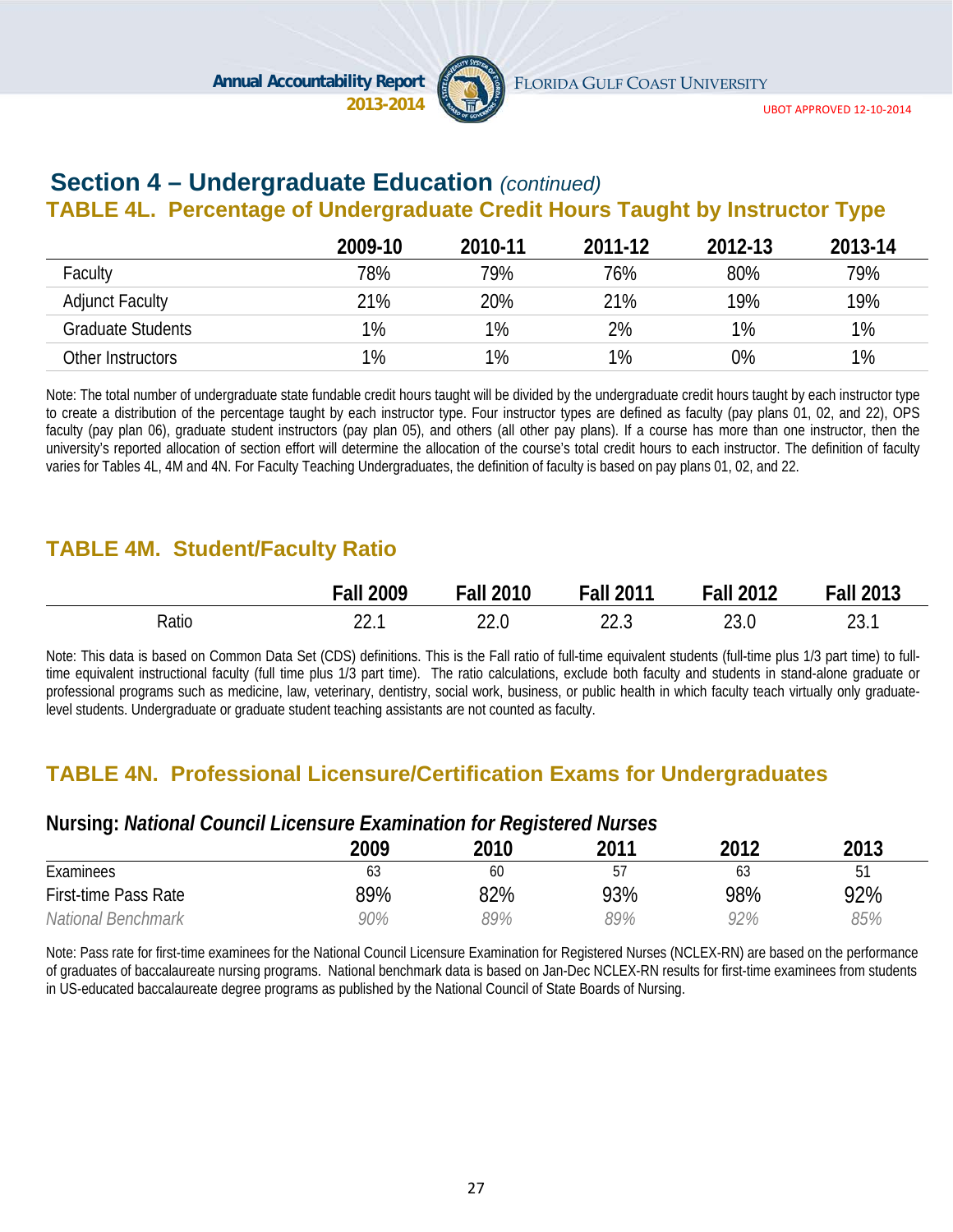

UBOT APPROVED 12‐10‐2014

### **Section 4 – Undergraduate Education** *(continued)*

### **TABLE 4O. Post-Graduation Metrics**

#### **Percent of Bachelor's Graduates Employed Full-time or Continuing their Education, One Year After Graduation**

|                                    | 2008-09 | 2009-10 | 2010-11* | 2011-12 | 2012-13 |
|------------------------------------|---------|---------|----------|---------|---------|
| Percent Found Employed or Enrolled | n/a     | n/a     | 70%      | 72%     | 74%     |
| Percent Found                      | n/a     | n/a     | 91%      | 91%     | 91%     |

Notes: **Percent Found Employed or Enrolled** is based on the number of recent baccalaureate graduates who are either employed full-time or continuing their education within one year after graduation. The employed data now includes non-Florida data that is available from the Wage Record Interchange System 2 (known as "WRIS 2") and Federal employee and military data that is available from the Federal Employment Data Exchange System (FEDES) initiative. Full-time employment is based on those who earned more than a full-time (40hrs a week) worker making minimum wage. Due to limitations in the data, the continuing enrollment data includes any enrollment the following year regardless of whether the enrollment was post-baccalaureate or not. Note\*: Non-Florida employment data was not available for the 2010-11 graduates.

**Percent Found** refers to the percentage of graduates found in the dataset – including those that did not earn wages above the full-time threshold and those who were found outside of the one-year window.

For more information about the methodology see: http://www.flbog.edu/about/budget/performance\_funding.php.

For more information about WRIS2 see: http://www.doleta.gov/performance/wris\_2.cfm.

For more information about FEDES see: http://www.ubalt.edu/jfi/fedes/.

#### **Median Wages of Bachelor's Graduates Employed Full-time in Florida, One Year After Graduation**

|               | 2008-09 | 2009-10 | 2010-11  | 2011-12  | 2012-13  |
|---------------|---------|---------|----------|----------|----------|
| Median Wage   | n/a     | n/a     | \$32,900 | \$32,900 | \$35,300 |
| Percent Found | n/a     | n/a     | 55%      | 55%      | 56%      |

Notes: **Median Wage** data is based on Florida's annualized Unemployment Insurance (UI) wage data for those graduates who earned more than a fulltime employee making minimum wage in the fiscal quarter a full year after graduation. This UI wage data does not include individuals who are selfemployed, employed out of state, employed by the military or federal government, or those without a valid social security number. This wage data includes graduates who were both employed and enrolled. Wages rounded to nearest hundreds. **Percent Found** refers to the percentage of graduates found in the dataset – including those that did not earn wages above the full-time threshold and those who were found outside of the one-year window.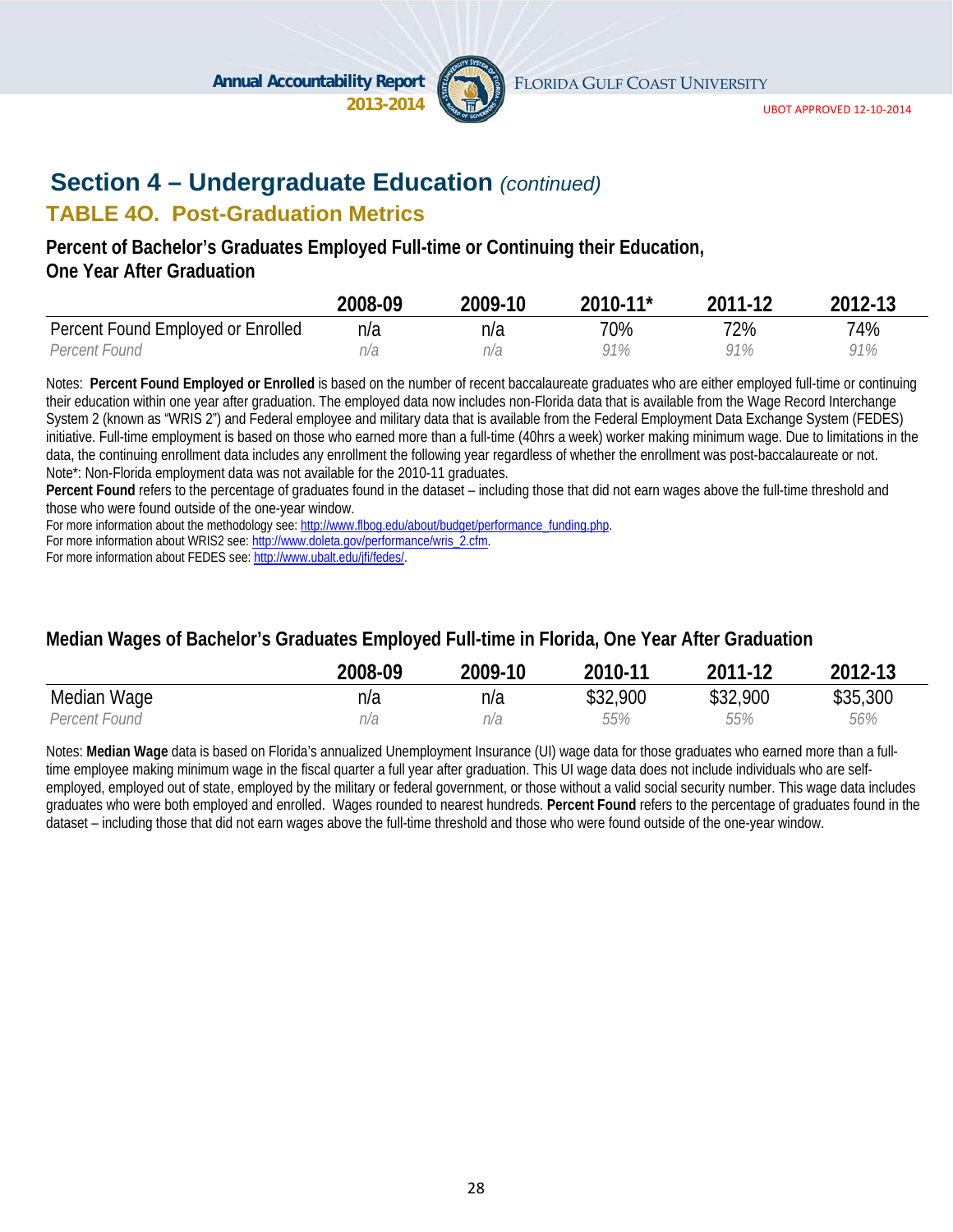

UBOT APPROVED 12‐10‐2014

### **Section 5 – Graduate Education TABLE 5A. Graduate Degree Program Changes in AY 2013-14**

| <b>Title of Program</b>                                | Six-digit<br><b>CIP</b><br>Code | Degree<br>Level | Date of<br><b>UBOT</b><br>Action | <b>Starting</b><br>or Ending<br>Term | Date of<br>Board of<br>Governors<br>Action | Comments                     |  |  |
|--------------------------------------------------------|---------------------------------|-----------------|----------------------------------|--------------------------------------|--------------------------------------------|------------------------------|--|--|
| <b>New Programs</b>                                    |                                 |                 |                                  |                                      |                                            |                              |  |  |
| Doctor of Nursing Practice                             | 51.3801                         | Doctoral        | 15-Apr-14                        | <b>FALL 2015</b>                     |                                            | PENDING BOG<br><b>REVIEW</b> |  |  |
| <b>Terminated Programs</b>                             |                                 |                 |                                  |                                      |                                            |                              |  |  |
| <b>None</b>                                            |                                 |                 |                                  |                                      |                                            |                              |  |  |
| <b>Programs Suspended for New Enrollments</b>          |                                 |                 |                                  |                                      |                                            |                              |  |  |
| <b>Environmental Studies</b>                           | 03.0103                         | <b>Masters</b>  |                                  | <b>FALL 2014</b>                     |                                            |                              |  |  |
| Education, General                                     | 13.0101                         | Specialist      |                                  | <b>FALL 2013</b>                     |                                            |                              |  |  |
| <b>Elementary Education and Teaching</b>               | 13.1202                         | <b>Masters</b>  |                                  | <b>SUMMER</b><br>2012                |                                            |                              |  |  |
| Secondary Education and Teaching                       | 13.1205                         | <b>Masters</b>  | ٠                                | <b>SPRING 2005</b>                   |                                            |                              |  |  |
| Rehabilitation and Therapeutic<br>Professions, Other   | 51.2399                         | <b>Masters</b>  |                                  | <b>FALL 2007</b>                     |                                            |                              |  |  |
| Physical Therapy/Therapist                             | 51.2308                         | <b>Masters</b>  |                                  | <b>FALL 2007</b>                     |                                            |                              |  |  |
| New Programs Considered By University But Not Approved |                                 |                 |                                  |                                      |                                            |                              |  |  |
| None                                                   |                                 |                 |                                  |                                      |                                            |                              |  |  |

Note: This table does not include new majors or concentrations added under an existing degree program CIP Code. This table reports the new and terminated program changes based on Board action dates between May 5, 2013 and May 4, 2014.

**New Programs** are proposed new degree programs that have been completely through the approval process at the university and, if appropriate, the Board of Governors. Does not include new majors or concentrations added under an existing degree program CIP Code.

**Terminated Programs** are degree programs for which the entire CIP Code has been terminated and removed from the university's inventory of degree programs. Does not include majors or concentrations terminated under an existing degree program CIP Code if the code is to remain active on the academic degree inventory.

**Programs Suspended for New Enrollments** are degree programs for which enrollments have been temporarily suspended for the entire CIP Code, but the program CIP Code has not been terminated. Does not include majors or concentrations suspended under an existing degree program CIP Code if the code is to remain active on the academic degree inventory and new enrollments in any active major will be reported. Programs included in this list may have been suspended for new enrollments sometime in the past and have continued to be suspended at least one term of this academic year.

**New Programs Considered by University But Not Approved** includes any programs considered by the university board of trustees, or any committee of the board, but not approved for implementation. Also include any programs that were returned prior to board consideration by the university administration for additional development, significant revisions, or re-conceptualization; regardless of whether the proposal was eventually taken to the university board for approval. Count the returns once per program, not multiple times the proposal was returned for revisions, unless there is a total re-conceptualization that brings forward a substantially different program in a different CIP Code.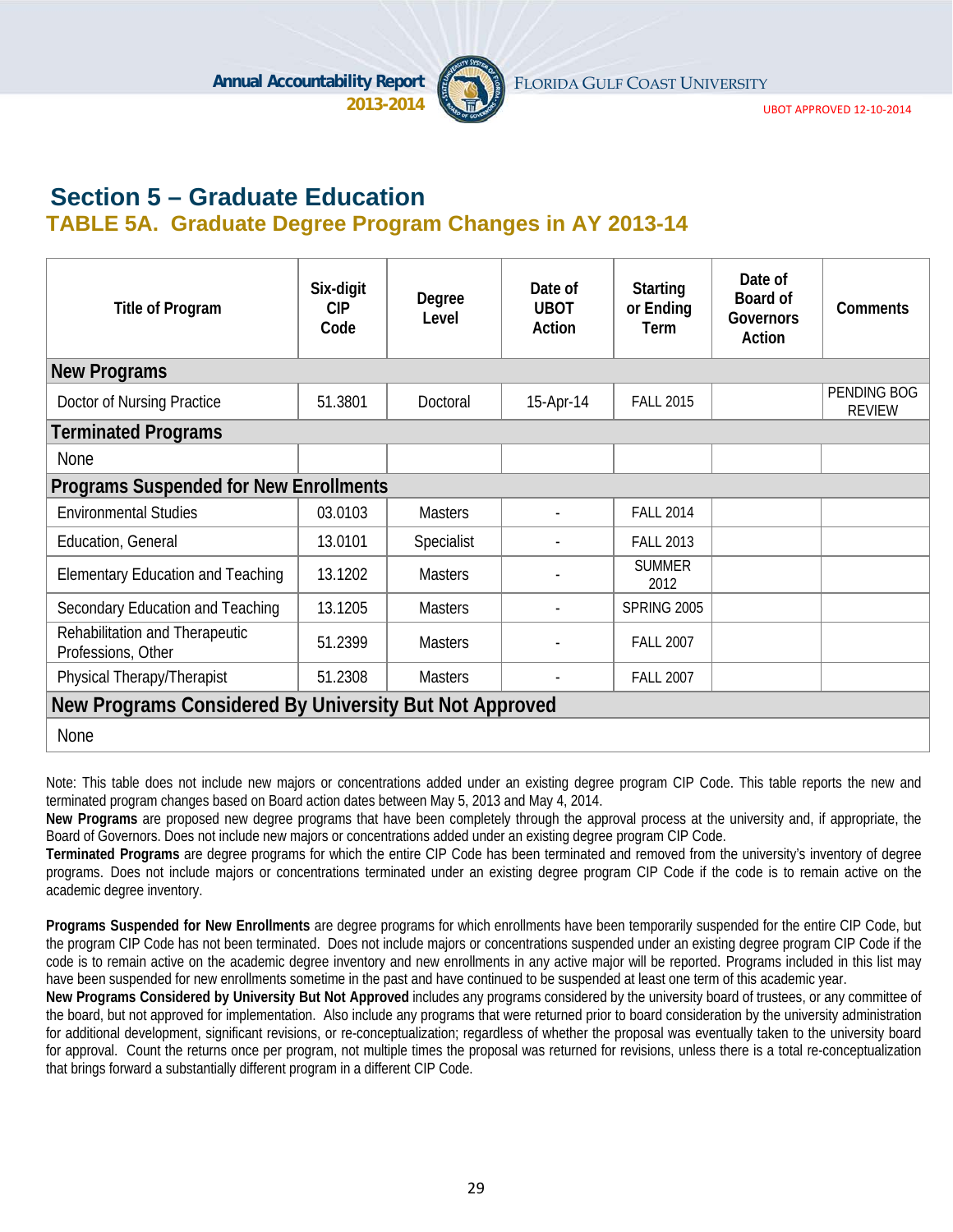

UBOT APPROVED 12‐10‐2014

# **Section 5 – Graduate Education** *(continued)*

### **TABLE 5B. Graduate Degrees Awarded**

|                                       | 2009-10 | 2010-11 | 2011-12 | 2012-13 | 2013-14 |
|---------------------------------------|---------|---------|---------|---------|---------|
| <b>TOTAL</b> (First Majors)           | 360     | 409     | 397     | 385     | 368     |
| <b>TOTAL</b> (Second majors)          |         |         |         |         |         |
| Masters and Specialist (first majors) | 360     | 390     | 378     | 353     | 334     |
| Research Doctoral (first majors)      |         |         |         | 10      |         |
| Professional Doctoral (first majors)  |         | 19      | 19      | 22      | 30      |
| Dentistry                             |         |         |         |         |         |
| Law                                   |         |         |         |         |         |
| Medicine                              |         |         |         |         |         |
| Nursing Practice                      |         |         |         |         |         |
| Pharmacy                              |         |         |         |         |         |
| <b>Physical Therapist</b>             |         | 19      | 19      | 22      | 30      |
| Veterinary Medicine                   |         |         |         |         |         |
| Other                                 |         |         |         |         |         |

Note: This table reports the total number of graduate level degrees that were awarded by academic year as well as the number by level. The table provides a breakout for the Professional Doctoral degrees.

#### **TABLE 5C. Graduate Degrees Awarded in Areas of Strategic Emphasis**  [Includes Second Majors]

|                             | 2009-10  | 2010-11 | 2011-12        | 2012-13 | 2013-14  |
|-----------------------------|----------|---------|----------------|---------|----------|
| <b>STEM</b>                 | 29       | 27      | 28             | 33      | 37       |
| <b>HEALTH</b>               | 75       | 83      | 87             | 91      | 93       |
| <b>GLOBALIZATION</b>        | $\theta$ | 0       | $\overline{0}$ |         | $\theta$ |
| <b>EDUCATION</b>            | 95       | 103     | 62             | 100     | 81       |
| <b>GAP ANALYSIS</b>         | 36       | 28      | 33             | 31      | 23       |
| <b>SUBTOTAL</b>             | 235      | 241     | 210            | 255     | 234      |
| <b>PSE PERCENT OF TOTAL</b> | 65%      | 59%     | 53%            | 66%     | 64%      |

Notes: This is a count of graduate degrees awarded within specific Programs of Strategic Emphasis, as determined by the Board of Governors staff with consultation with business and industry groups and input from universities – for more information see:

http://www.flbog.edu/pressroom/strategic\_emphasis/. The Board of Governors revised the list of Programs of Strategic Emphasis in November 2013, and the new categories were applied to the historical degrees. A student who has multiple majors in the subset of targeted Classification of Instruction Program codes will be counted twice (i.e., double-majors are included). Note: The denominator used in the percentage includes second majors.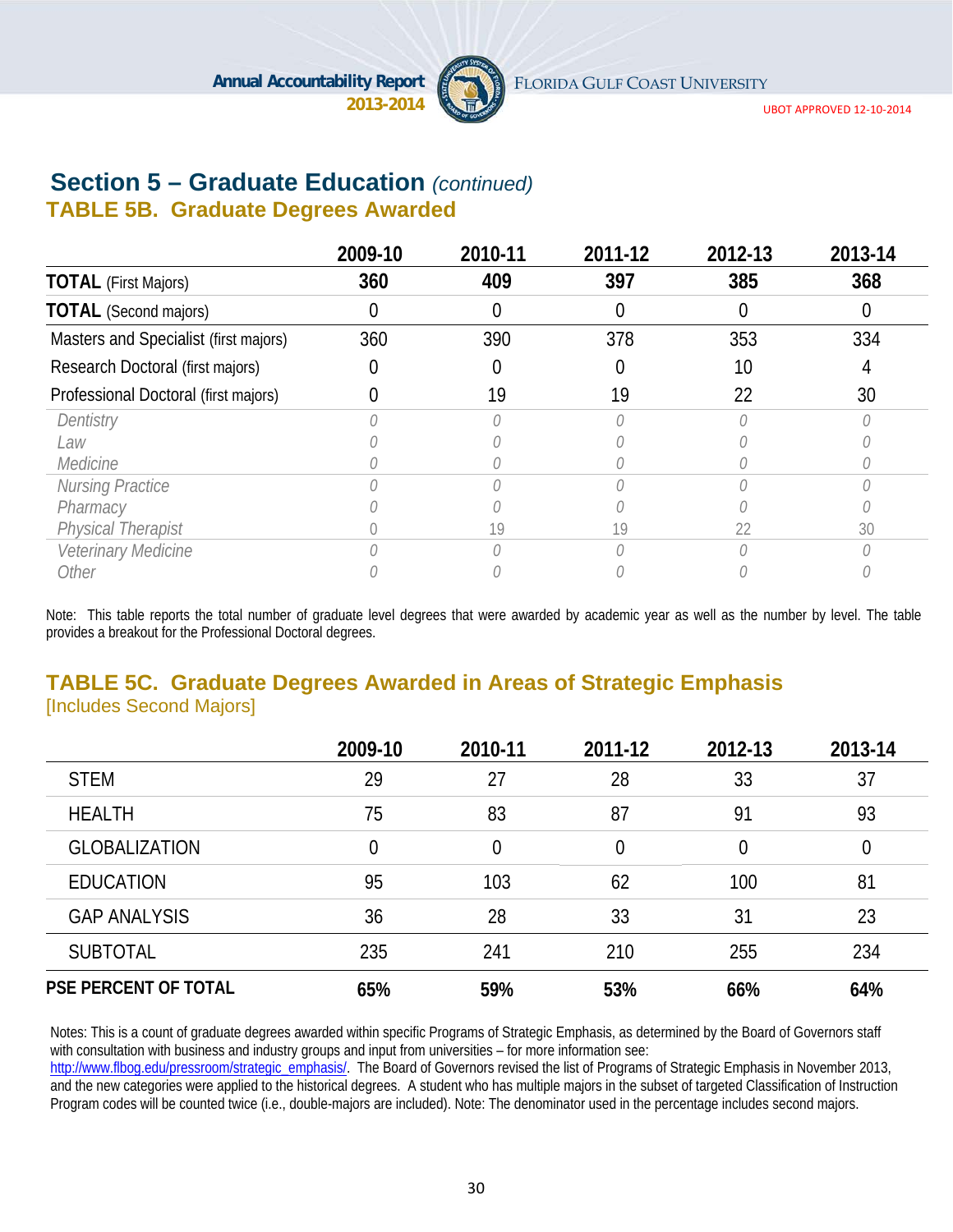

### **Section 5 – Graduate Education** *(continued)*

### **TABLE 5D. Professional Licensure/Certification Exams for Graduate Programs**

### **Physical Therapy:** *National Physical Therapy Examinations*

|                      | 2007-09 | 2008-10 | 2009-11 | 2010-12 | 2011-13 |
|----------------------|---------|---------|---------|---------|---------|
| Examinees            | २२      | 40      | 49      | 58      | 65      |
| First-time Pass Rate | 85%     | 73%     | 76%     | 85%     | 92%     |
| National Benchmark   | 87%     | 97%     | 89%     | 89%     | 90%     |

### **Occupational Therapy:** *National Board for Certification in Occupational Therapy Exam*

|                           | 2009 | 2010 | ንበ11<br>∠∪ | วกาว                 | 2013 |
|---------------------------|------|------|------------|----------------------|------|
| Examinees                 |      | J    | つに<br>∠J   | $\sim$ -<br><u>.</u> | 28   |
| 'New Graduate' Pass Rate* | 76%  | 37%  | 96%        | 74%                  | 96%  |

Note: We have chosen to compute a three-year average pass rate for first-time examinees on the National Physical Therapy Examinations by exam year, rather than report the annual averages, because of the relatively small cohort sizes compared to other licensed professional programs.

Note\*: The National Board for Certification in Occupational Therapy (OTR) no longer reports the first-time pass rate for the OT exam; instead, they provide a 'New Graduate' pass rate which reports the ultimate pass rate, which is the percentage of graduates who pass the exam regardless of how many times the exam is taken. In 2013, the NBCOT began only reporting those graduates who take and pass the exam within a calendar year of their graduation date – instead of the calendar year as reported in previous years. In addition, NBCOT has suspended the reporting of a national pass rate.